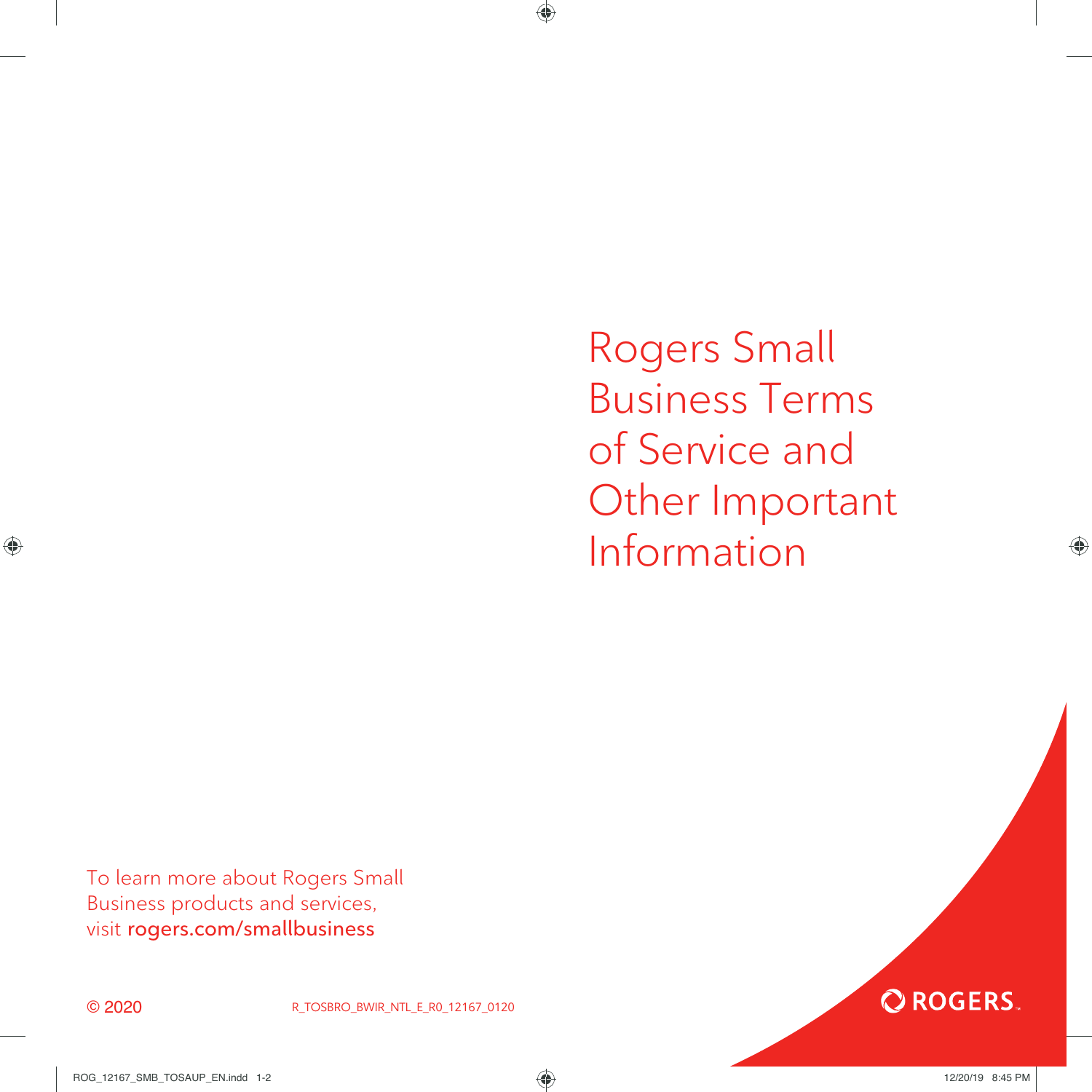# **ROGERS SMALL BUSINESS TERMS OF SERVICE**

| 1.                                    | Introductory Information                        | 2  |
|---------------------------------------|-------------------------------------------------|----|
| 2.                                    | Service Term, Changes and Cancellation          | 3  |
| 3.                                    | <b>Account, Charges and Billing Information</b> | 6  |
| 4.                                    | <b>Deposit and Credit Requirements</b>          | 9  |
| 5.                                    | <b>Your Use of the Services</b>                 | 10 |
| 6.                                    | Equipment                                       | 11 |
| 7.                                    | <b>Warranties and Limitation of Liability</b>   | 13 |
| 8.                                    | General                                         | 17 |
| <b>BUSINESS ACCEPTABLE USE POLICY</b> |                                                 | 19 |
| <b>ROGERS PRIVACY POLICY</b>          |                                                 | 25 |
| 9-1-1 EMERGENCY SERVICE               |                                                 | 29 |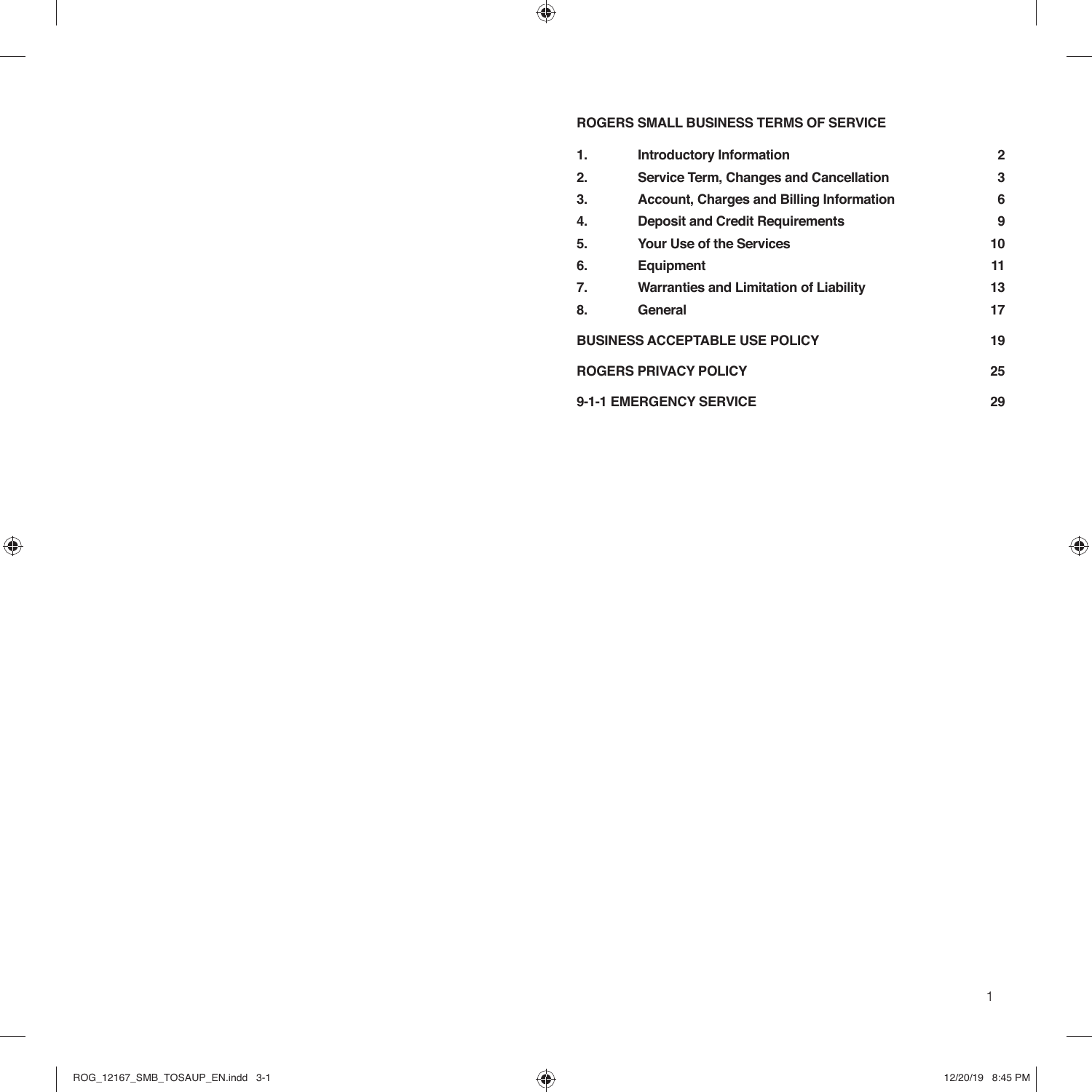# **ROGERS SMALL BUSINESS TERMS OF SERVICE**

#### **1. Introductory Information**

#### **a. How do the Rogers Terms of Service apply to me?**

These Rogers Terms of Service ("**Terms**") govern your use of:

- i. the Rogers services that you subscribe to or purchase under a service agreement or receive from or through Rogers, including business wireless, Internet, phone, television and other business services ("**Services**"); and
- ii. any device or equipment used to access the Services or used with the Services ("**Equipment**").

In these Terms, "**Rogers**", "**us**", "**we**" and "**our**" means the Rogers entity named in the service agreement for the specific Service you subscribe to. These Terms do not apply to services offered by Rogers Media Inc. or its subsidiaries.

#### **b. How do the Rogers Terms of Service work with my service agreement and other materials made available to me?**

These Terms work together with the following materials to form your complete agreement ("**Agreement**") with us, and provide you with the important information you need to help you fully understand your Services:

- i. Your **service agreement** for the specific Service you subscribe to (such as a small business wireless service agreement).
- ii. Our **Acceptable Use Policy**, which sets out the rules, policies and limits you must abide by when using the Services. Our Acceptable Use Policy lists examples of prohibited activities and unlawful or inappropriate content and gives us the right to remove content and/or suspend or terminate your Services if you violate the policy.
- iii. Our **Privacy Policy**, which sets out our policies in relation to the collection, use and disclosure of your personal information. Our Privacy Policy details why we collect customer information, how we use it and how we share it, and specifies how to contact us if you would like more information on our personal information handling practices.
- iv. Any **additional terms and conditions** that may apply to a specific Service that you subscribe to or use (e.g., Rogers UnisonTM, Microsoft Office 365, G Suites and Shopify).
- v. Any **Rogers brochure or material describing your Services or products you purchase**.

Your Agreement, with any amendments, is the entire agreement between you and Rogers for the applicable Services. Each Service that you subscribe to is a separate Agreement with us. If there is any inconsistency between the materials listed above and these Terms, these Terms will prevail.

#### **c. Who is responsible for complying with the Agreement?**

You, as account holder, are responsible for complying with the Agreement. Among other things, you are responsible for:

- i. all charges on your account;
- ii. ensuring that anyone who uses Services under your account or with your authorization complies with the Agreement;
- iii. ensuring that others do not gain unauthorized access to your account and your Services, including by protecting the security of any user names or passwords relating to your account;
- iv. ensuring that any information you have provided to us is up-to-date and accurate, and to let us know if it changes.

#### **d. May I transfer my Agreement to someone else?**

You will need our prior permission if you want to assign, transfer, resell or share any Services or an Agreement. We may assign or transfer an Agreement or any of our rights or responsibilities under an Agreement without your permission.

#### **2. Service Term, Changes and Cancellation**

#### **a. What are the categories of Services covered by my Agreement?**

The Services are categorized as follows:

- i. "**Term Services**" are Services that you subscribe to for a committed period of time as indicated on your applicable service agreement ("**Term**");
- ii. "**Month-to-Month Services**" are Services that you subscribe to on an ongoing basis, but not with a Term; and
- iii. "**Pay-Per-Use Services**" are Services that you use on a perusage basis (which may be a one-time usage, or usage for a set period of time, such as one day or one week), but not on an ongoing basis.

#### **b. What is the term of my Agreement?**

The term of each Agreement starts on the initial activation date of the Services or the Equipment, whichever is earlier ("**Activation Date**"). At the end of the Term for a Term Service, the Service will automatically become a Month-to-Month Service and you will keep your existing Service and Agreement with us, unchanged, until they are changed or cancelled in accordance with these Terms.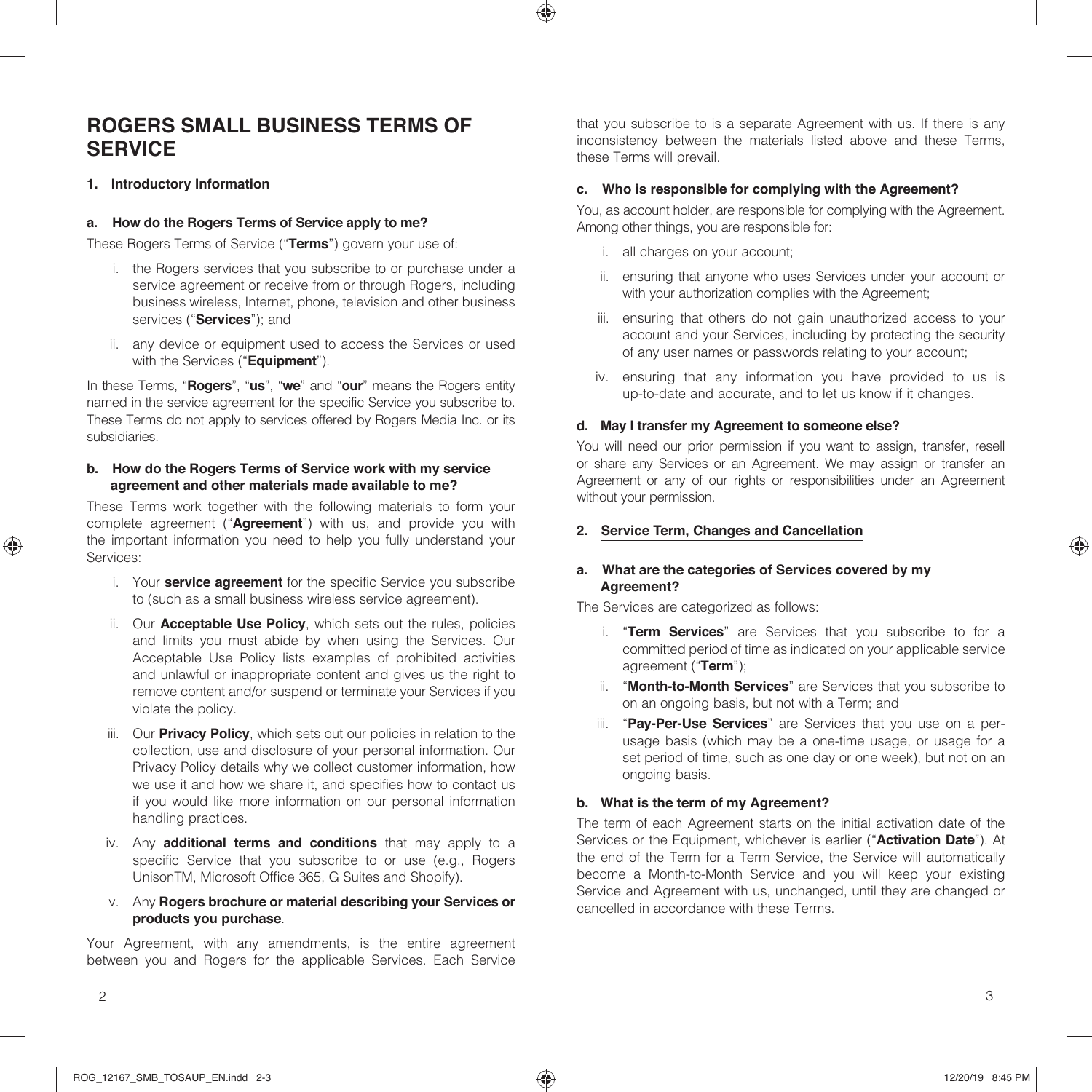#### **c. Can Rogers change my Services or my Agreement?**

Yes, Rogers may change your Services or Agreement as described below.

#### **For wireless Services:**

We may change any aspect of a Month-to-Month Service and the corresponding Agreement, as long as we give you at least **30** days' prior written notice. We may also change aspects of a Term Service and the corresponding Agreement, other than a key term as defined in the Canadian Radio-television and Telecommunications Commission (CRTC)'s Wireless Code, if applicable, upon at least **30** days' prior written notice to you. In either case, we will send you the written notice by bill message, text message, letter or e-mail and will explain the change and when it will take effect.

#### **For non-wireless Services:**

We may change any aspect of a Month-to-Month Service or Term Service as well as any term or provision of an Agreement, upon prior written notice to you by bill message, text message, letter or e-mail. If you do not accept the change, your remedy will be to cancel the affected Services or Agreement by providing us with notice of cancellation under Section 2(e) below within **30** days of receiving our notice of change (unless we specify a different notice period or different remedy).

**For Pay-Per-Use Services:** Pay-Per-Use Services are subject to availability and may be changed or cancelled by Rogers at any time without prior notice to you.

#### **d. May I change my Services?**

You may change your Services at any time by contacting us in any of the ways set out in Section 8(e) below. You may be subject to an administrative charge in accordance with Section 3(e) below. You may also be charged a fee to change your Service. Please note that if you wish to change a Service, you may only be able to change to a Service that is currently available in market. Also please note that any Service you remove may no longer be available for the price that you currently pay or at all.

#### **e. How can I cancel my Services and when does cancellation take effect?**

You may cancel your Services as described below.

#### **For business wireless, television, Internet and phone Services:**

You may cancel any or all of your Services and any corresponding Agreement at any time by calling us at the telephone number set out in Section 8(e) below. Cancellation takes effect on the day that Rogers receives notice of the cancellation, or a future date specified in that notice (if applicable), whichever is later. Applicable charges continue until that date. However, if you only cancel a television Service add-on or an internet Service add-on, applicable charges continue to apply until your next billing date for that add-on.

#### **For all other Services:**

You may cancel your other business Services and any corresponding Agreement by calling us at the telephone number set out in Section 8(e) below with (i) at least **60** days' notice if your Term has not expired or (ii) at least **30** days' notice if you are on Month-to-Month Services. Applicable charges continue until the end of the notice period.

#### **f. Will I be charged an early cancellation fee if I cancel my Service(s)?**

If you subscribe to a Term Service that you cancel before the end of its Term, you will be charged an early cancellation fee as described in the service agreement for that Term Service ("**Early Cancellation Fee**").

#### **g. What happens if I transfer my Service(s) to another service provider?**

Transferring your Service(s) to another service provider is a cancellation of the applicable Service(s) and an Early Cancellation Fee may apply if the transfer results in the cancellation of a Term Service before the end of its Term. Any Service remaining on your account may be removed and/or transferred to a comparable Service plan if the Service or pricing becomes unavailable as a result of the transfer.

#### **h. Can Rogers cancel my Services and when does cancellation take effect?**

Rogers may cancel any or all of your Services or accounts and any corresponding Agreement, as long as we give you at least **30** days' prior written notice. Applicable charges continue until the cancellation date.

#### **i. Can Rogers suspend or cancel my Services without notice?**

We may restrict, suspend, block, disconnect or cancel any or all of your Services, Equipment, accounts or identifiers in any way, including 9-1-1 service, without notice or liability to you, if:

- i. you are in breach of an Agreement, including for non-payment;
- ii. you exceed your credit limit;
- iii. you fail to provide or maintain a reasonable security deposit or other credit requirement when we ask you to;
- iv. you agree to a deferred payment arrangement with us and fail to comply with its terms;
- v. you exceed our reasonable usage limits;
- vi. you have given us false, misleading or outdated information;
- vii. we reasonably suspect or determine that any of your account, identifiers, Services or Equipment is the subject of fraudulent, unlawful or improper usage or usage that adversely affects our operations or the use of our services, facilities or networks or those of third parties with whom we have roaming or network sharing agreements;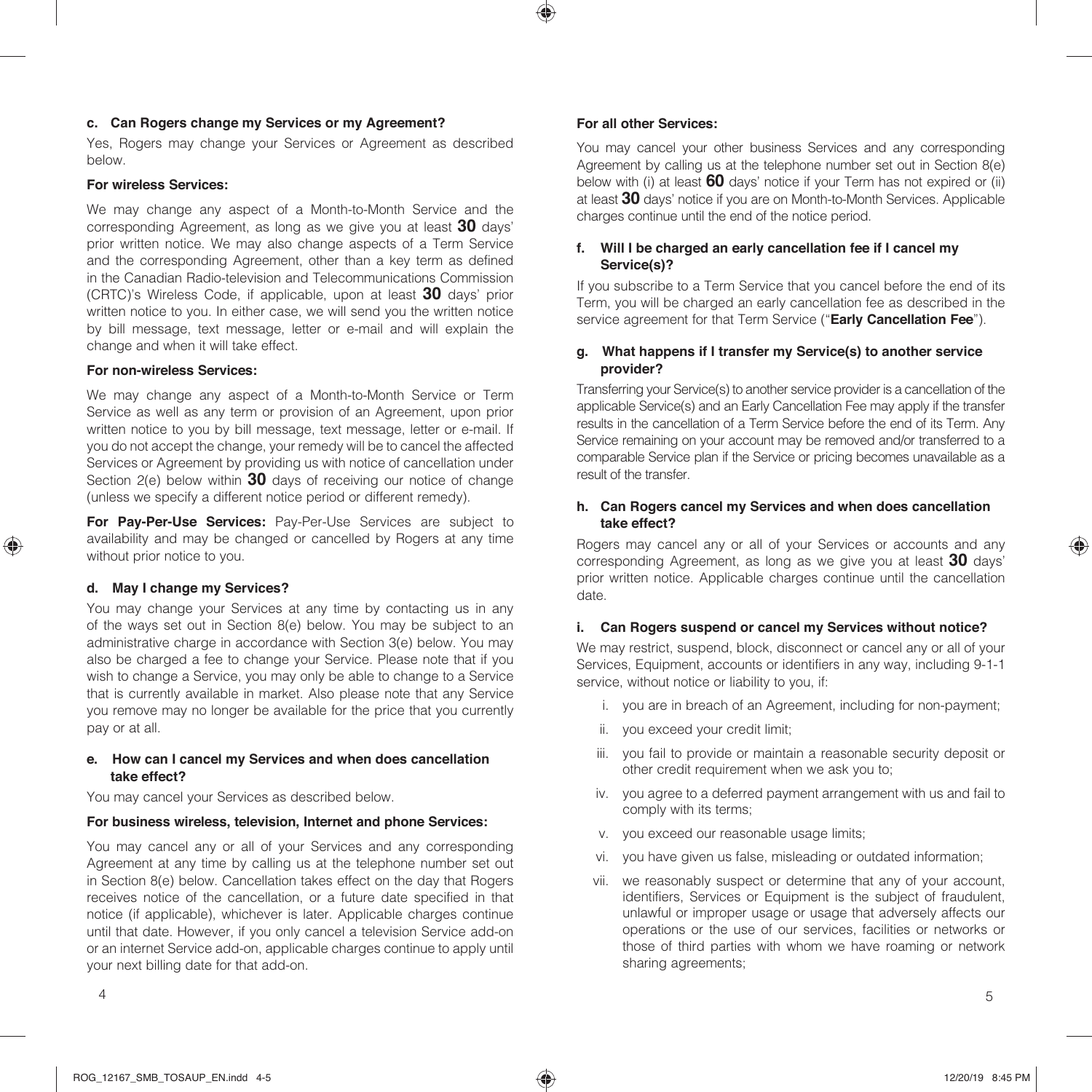- viii. you harass, threaten or abuse us or our employees or agents;
- ix. you fraudulently or improperly seek to avoid payment to us;
- x. we need to install, maintain, inspect, test, repair, remove, replace, investigate, protect, modify, upgrade or improve the operation of the Services, the Equipment or our facilities or networks;
- xi. any account or service on which your Services depend is cancelled for any reason; or
- xii. we reasonably believe that there is an emergency or extreme circumstance that would warrant that action.

If we restrict, suspend, block, disconnect or cancel your Services, Equipment, accounts or identifiers:

- i. you must pay any amounts owing;
- ii. we may also restrict, suspend, block, disconnect or cancel, without notice or liability, your Services under any other agreement or account that you may have with us or a related Rogers entity (including accounts that may be in good standing);
- iii. you may be charged for any costs incurred by us or any related Rogers entity in connection with your breach of these Terms, including costs incurred to enforce your compliance;
- iv. your access to emergency or accessibility services (e.g. 9-1-1) may also be restricted, suspended, blocked, disconnected or cancelled;
- v. your rates for services with related Rogers entities may change in accordance with the terms of those services; and/or
- vi. recurring service charges continue to apply during any suspension of Services.

## **j. Will these Terms still apply once my Services are cancelled?**

Certain provisions of these Terms may still apply as they may still be relevant even after cancellation of all your Services. Specifically, Sections 1(b)-(d), 2(e)-(j), 4(b)-(c), 5(c), 6(d) and (f), 7, 8(b)-(d) and the arbitration provisions of Section 8(a) will continue to apply to you after cancellation of your Agreement.

## **3. Account, Charges and Billing Information**

# **a. How does Rogers bill me for Services?**

Service charges will start on the Activation Date and are billed in advance. Unless we both agree to a different arrangement, your billing period runs for one month, and ends on the bill date noted on the top of your bill. Your Activation Date and billing period won't always start on the same day. When this happens, your Service charges and allotted usage are pro-rated for the period between your Activation Date and your bill date. Usage charges, such as additional data, airtime, long distance, movie or event purchases and roaming are billed after you use them. We may bill you for a charge up to **6** months from the date the charge was incurred.

### **b. When is my bill payment due?**

Charges on your account are due and payable in full from the date of your bill. If you are paying by mail or through a financial institution, please allow adequate time for your payment to reach us before the required payment date. You are responsible for all charges on your account

### **c. What if I don't pay my bill on time?**

If we do not receive payment of an amount due on your account by the specified required payment date, it will be subject to a late payment charge of **3%** per month. This late payment charge will accrue on a daily basis and will be calculated and compounded monthly on the outstanding amount (**42.58%** per year) from the date of the first bill on which it appears until the date we receive that amount in full. You agree that we can charge any unpaid and outstanding amount, including any late payment charges, on any pre-authorized payment method on your account (e.g., a credit card or bank account withdrawal).

## **d. Will Rogers ever assign my account to a collection agency?**

Yes, if your account has an unpaid final balance, then we may assign your account to a collection agency after your account has been cancelled:

- i. at any time, if the contact information for your account is no longer valid;
- ii. no earlier than **25** days after the cancellation date, if your account was cancelled for non-payment; or
- iii. no earlier than **35** days after the cancellation date, if your account was cancelled for any other reason, and you have an unpaid final balance of **\$75** or more or you have not returned rental Equipment.

### **e. Will I be subject to any administrative charges?**

We may apply administrative charges in connection with your account, including as a result of the following:

- i. price plan change;
- ii. phone number (or other identifier) change;
- iii. bill reprint requests:
- iv. move or transfer of an account or line;
- v. collection efforts due to non-payment;
- vi. returned or rejected payments; and/or
- vii. the restoral or suspension of Service.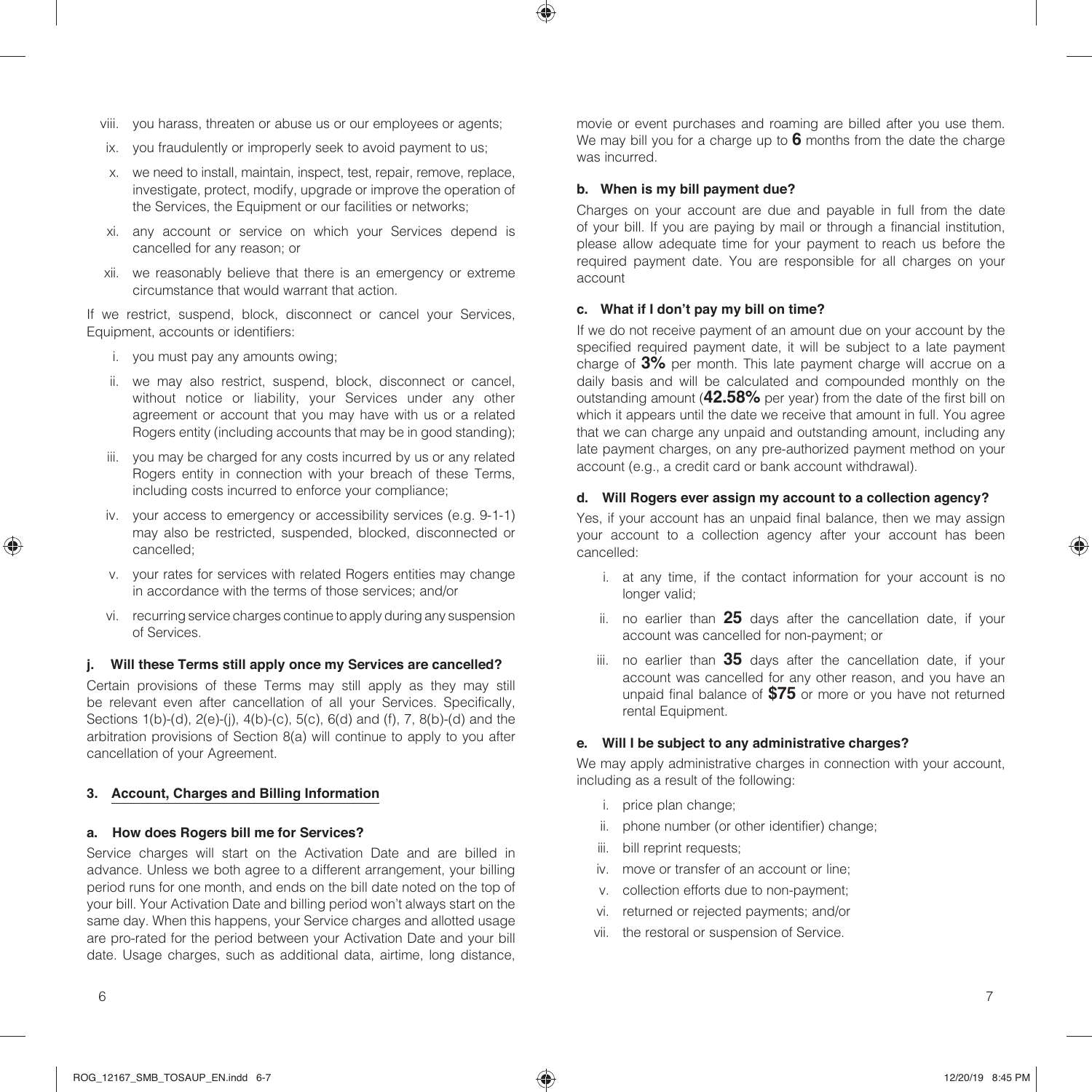A list of these charges is available on request, or at **rogers.com/charges**, and forms part of these Terms.

#### **f. What if I do not understand or disagree with a charge on my bill?**

Any questions or discrepancies regarding charges must be reported to us within **90** days of the date of the applicable bill. Failure to notify us within this time period means that you have accepted those charges. If any of those discrepancies resulted in unauthorized or incorrect charges on your account, then we will reverse those charges within **30** days of receiving notice from you.

If you have reported a billing discrepancy to us, then we will wait at least **10** days before cancelling your service in accordance with Section 2(h) or Section 2(i).

### **g. How do discounts and promotions work?**

We will apply a discount, promotion or benefit to your account as long as you remain eligible for it. We may check your eligibility from time to time, and if you become ineligible to receive that discount, promotion or benefit for any reason, we may remove it, and/or transfer your Service to a comparable Service plan.

#### **h. How is wireless local and long distance airtime charged?**

Local and long distance airtime charges are rounded up to the next full minute. A one-minute minimum charge applies to every completed call (made or received). The airtime for the entire call is charged based on the applicable rate at the beginning of the call. Airtime charges (plus long distance, if applicable) apply to completed or answered calls from the moment you press SEND until you press END and includes the ring time. For international calls or while roaming, you may be charged regardless of whether the call is completed.

#### **i. How does Rogers determine if I'm on a long distance wireless call?**

Wireless local calling areas are the areas in which you can make or receive calls without incurring long distance charges. Wireless calls are defined as local or long distance based on local calling areas. Your location at the time of the call, your wireless phone number and the phone number called are all important factors in determining local calling areas and wireless long distance. Your "Incoming Local Calling Area" is based on the geographical location associated with your wireless number. All calls that you receive while you are in your Incoming Local Calling Area are local. All calls that you receive while you are outside your Incoming Local Calling Area are long distance. Your "Outgoing Local Calling Area" is determined by your physical location. If you dial a number that is local to your physical location, then it is a local call. If you dial a number that is long distance to your physical location, then it is a long distance call. When using Call Forwarding, long distance charges apply when the number to which

you forward the call is outside the geographical location associated with your wireless number, regardless of your physical location. Visit **rogers.com/voicemailbusiness** for current long distance rates.

#### **j. How is business phone long distance calling charged and how does Rogers determine if I'm on a long distance phone call?**

Long distance charges are rounded up to the next full minute. A oneminute minimum charge applies to every completed long distance call you make. For international calls, you may be charged regardless of whether the call is completed. For business phone Services, calls are defined as local or long distance based on local calling areas, and your local calling area depends on your business phone number. If you dial a number that is long distance to your business phone number, then it is a long distance call. When using Call Forwarding, long distance charges apply when the number to which you forward the call is outside your local calling area.

#### **k. Does my small business internet package have a maximum monthly overage charge?**

If you subscribe to an unlimited internet package, then you will not incur overage charges. If you subscribe to an internet package that is not unlimited and you go over your package's monthly usage allowance, then you will incur overage charges at the rate set out when you signed up for the service or in the service agreement you received when you subscribed to your internet package, up to the monthly maximum stated in such document.

#### **4. Deposit and Credit Requirements**

#### **a. Does Rogers require security deposits or other payment or credit requirements?**

Yes, we may require a security deposit or impose other payment or credit requirements such as interim payments, mandatory pre payments, or pre-authorized payments.

#### **b. How are security deposits used?**

Any security deposit you provide to us will be kept for at least **12** months, unless your Services are cancelled sooner. After **12** months, we may release and apply the security deposit against your account balance if we determine that your payment history has been satisfactory or that you have otherwise met our financial criteria for the return of the security deposit. We may apply your security deposit toward your account if you do not pay your bill and we may require you to replenish the security deposit after use. We will notify you when we apply all or part of any security deposit. We will return to you any security deposit with applicable interest within **30** days of cancellation of your Services or once we have determined that the conditions for returning the security deposit have been met.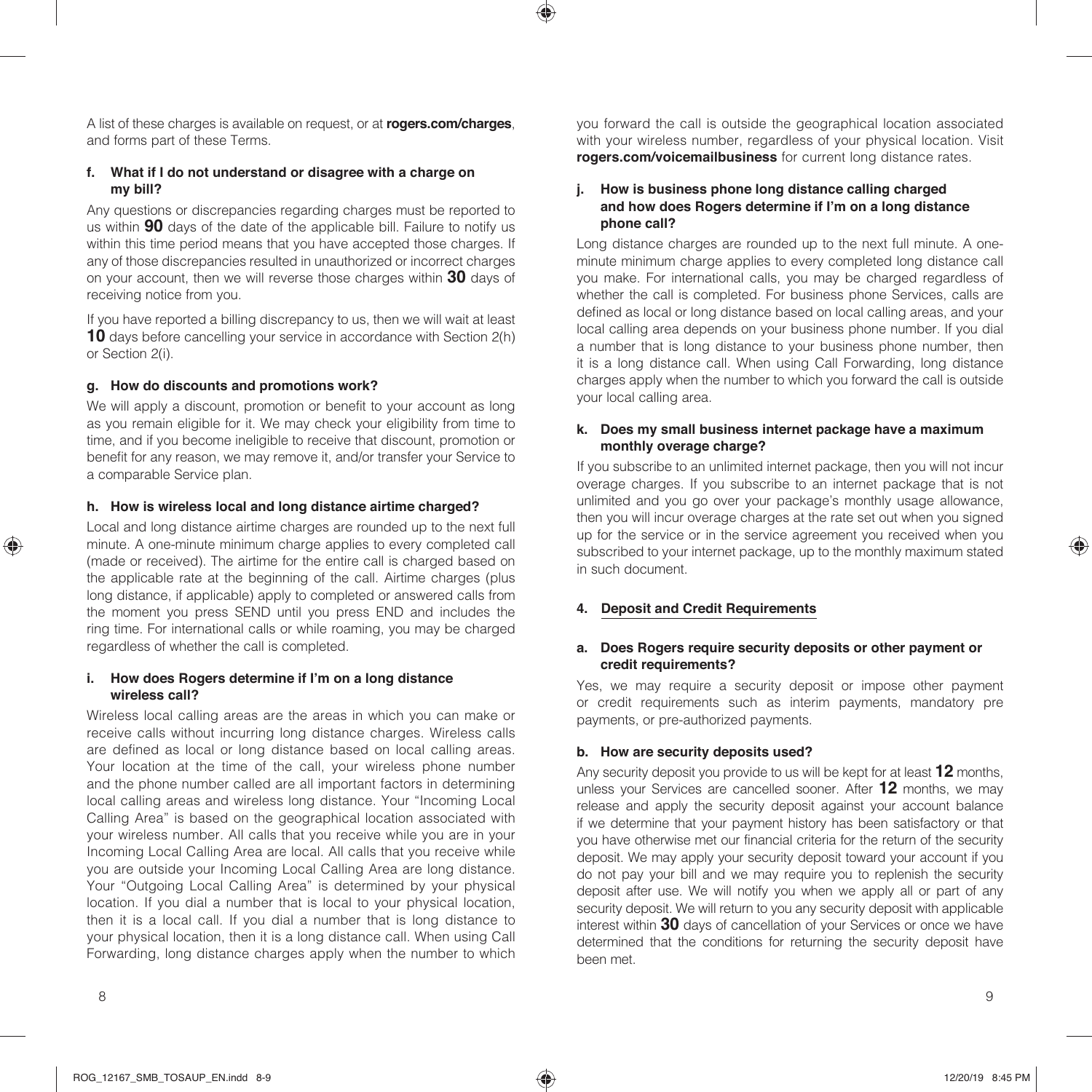#### **c. Will I earn any interest on security deposits?**

Yes, you will earn interest on your security deposit with us, using the Bank of Canada's overnight rate in effect at the time, plus **1** percent, on the basis of the actual number of days in a year, accruing on a monthly basis. Interest is earned starting from the date we collect a security deposit from you (but no earlier than required under applicable legislation or regulation) until the date we return it to you.

#### **d. Will Rogers impose a credit limit on my account?**

Upon notice to you, we may assign or change a credit limit on your account at any time. Service may be suspended at any time to any and all of your accounts if your balance, including unbilled usage and pending charges, fees and adjustments, exceeds this limit. Recurring service charges continue to apply during any suspension of Services.

#### **5. Your Use of the Services**

#### **a. Do I own my phone number?**

You do not own any phone number, e-mail address or other identifier assigned to you. We may change or remove an identifier at any time.

#### **b. Does Rogers monitor the content that I transmit when I use the Services?**

We have the right, but not the obligation, to monitor or investigate any content that is transmitted using the Services (other than voice Services) or the Equipment. We may also access or preserve content or information to comply with legal process in Canada or foreign jurisdictions, operate the Services, ensure compliance with an Agreement, or protect ourselves, our customers or the public.

#### **c. What are my responsibilities relating to the Services, and Rogers or third party software or content?**

All trademarks, copyright, brand concepts, names, logos and designs that we use are intellectual property assets, registered or otherwise, of or used under license by Rogers Communications Inc. or of one of its affiliates. All are recognized as valuable assets of their respective owners, and you may not display, copy or use them in any manner for any purpose.

The Services and any software or content that you receive or purchase through Rogers or our third party storefronts is for your lawful, own use. You agree that you will only use the Services and this software and content in accordance with your applicable Agreement and any applicable license agreements.

Without limiting the previous paragraph, you may not:

- i. copy, distribute, transfer or sell any of the Services or this software or content;
- ii. modify, alter or tamper with any of the Services or this software or content;
- iii. reverse engineer, decompile or disassemble any of this software;
- iv. attempt to defeat, avoid, by-pass, remove, deactivate or otherwise circumvent any software protection mechanisms.

The Services and this software and content remains our property or that of our licensors or content providers, as applicable. Except for the limited rights explicitly granted to you, all right, title, interest and intellectual property rights in and to the Services and this software and content are retained by their respective owners and are protected by applicable trademark, copyright and/or other intellectual property laws and treaties. You must take reasonable steps to protect the Services and this software and content from theft, loss or damage.

Please be aware that software or content may from time to time automatically and, without notice to you, cause your Equipment to access the internet incurring data usage and/or overage charges.

#### **d. What do I need to know about the Yahoo! Services available to me?**

Yahoo!, through its corporate entities may provide Rogers internet Service customers with access to a collection of resources, including various communications tools and content (the "**Yahoo! Services**"). When you use the Yahoo! Services, Yahoo!'s terms of service, quidelines and rules ("**Yahoo! Terms**") applicable to such services that are posted on the pages where you access these services govern your use of the Yahoo! Services. With respect to Rogers internet Services and the Yahoo! Services, the obligations of Rogers and Yahoo! are several and not joint. Information about how your personal information is treated when using the Rogers internet Services and Yahoo! Services is available at policies.yahoo.com/ca/en/rogers/privacy/index.htm.

# **6. Equipment**

### **a. Is Equipment new or refurbished?**

Equipment that you purchase from us is new, unless otherwise indicated. Equipment that you rent from us is refurbished, unless otherwise indicated, and is based on availability.

## **b. May I upgrade my Equipment?**

You may request to upgrade your Equipment at any time by contacting us in any of the ways set out in Section 8(e) below. If your Equipment is eligible to an upgrade, you may be subject to an administrative charge in accordance with Section 3(e) above and/or other fees associated with the upgrade. If, in connection with your Equipment upgrade, you are subscribing to a new Term and cancelling a previous Term early, you will be charged an Early Cancellation Fee. Please note that if you wish to upgrade your Equipment, you may also be required to change to a Service that is currently available in market. Also please note that any Service or Equipment you remove may no longer be available.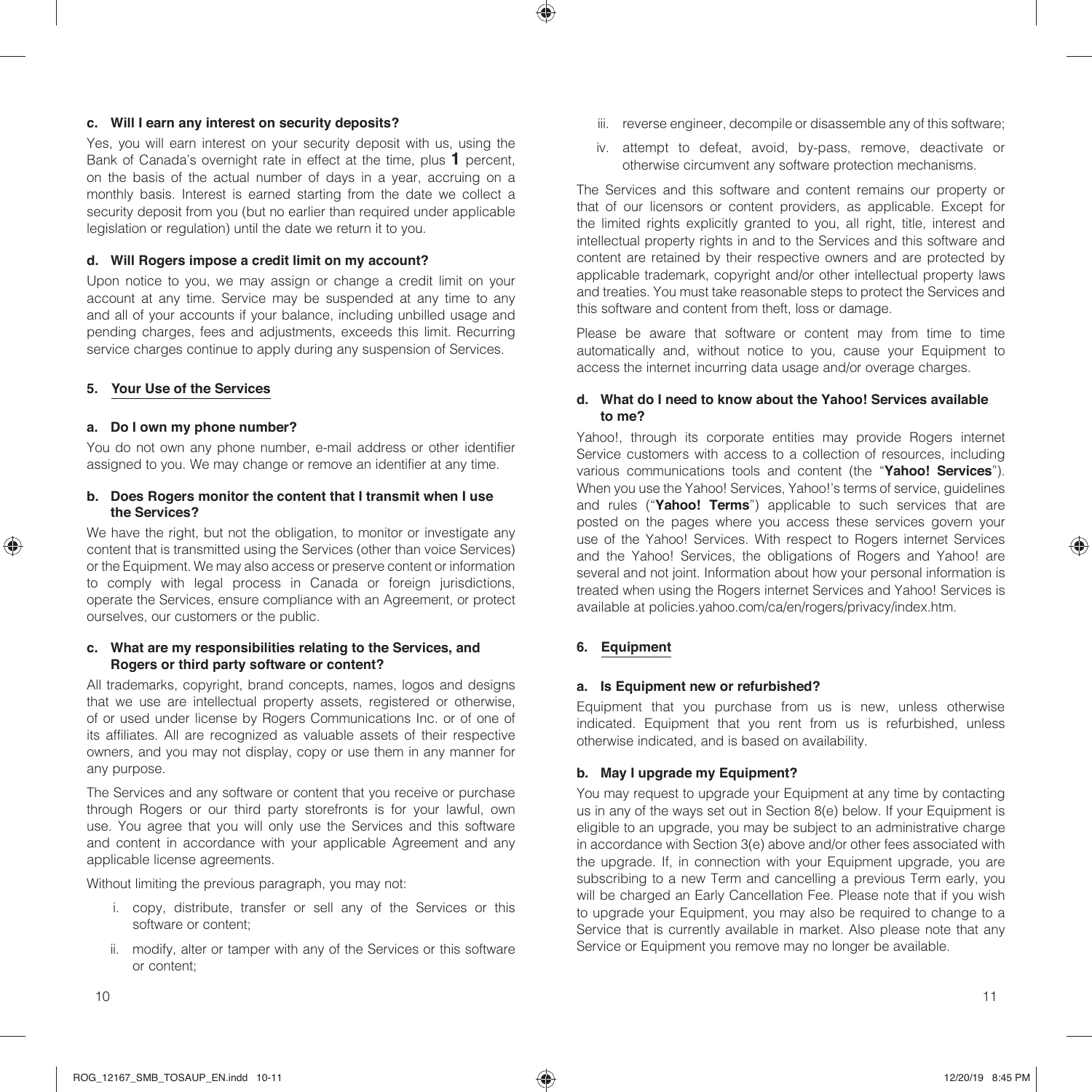#### **c. Is my Equipment restricted to the Rogers network or Services?**

### **For wireless Services:**

Your wireless device is not locked to the Rogers network. If your wireless device is or becomes locked to the Rogers network, please contact us and we will provide you with the means to unlock it at no charge. Please note that for the first **90** days following the Activation Date, if you are roaming off the Rogers network, your Service will be restricted from placing outgoing calls to destinations other than those that have a North American area code (including Canada and the USA) and the destination at which you are located while placing the call.

#### **For non-wireless Services:**

Purchased and rental Equipment are to be used only with Rogers Services at the service address identified on your account. If you attempt to tamper with any Equipment, it may become permanently unusable and may violate the software licence agreement for that Equipment.

#### **d. Will Rogers ever need access to my property?**

For business Services, you authorize us and our representatives to enter or have access to your premises as necessary at mutually agreed upon times to install, maintain, inspect, repair, remove, replace, investigate, protect, modify, upgrade or improve the operation of our services, the Equipment or our facilities or networks. If any of your Services or accounts have been cancelled, then you authorize us and our representatives to enter or have access to your premises to disconnect the Services and remove our Equipment, as applicable.

#### **e. Who is responsible for ensuring that my Equipment is compatible and up to date?**

Equipment and related software may have to meet certain minimum requirements and be maintained in certain ways and in certain locations in order to access the Services or for the proper operation of the Services (e.g., 9-1-1 services). Those requirements may change from time to time without notice and you are responsible for updating or maintaining your Equipment and software as necessary to meet those requirements. We may provide software updates for the Equipment for the continued operation of the Services or the Equipment. Likewise, from time to time we may have to modify or remove previous software features in order to introduce new features to ensure that the Equipment remains compatible with technological advancements. If your Equipment or software is not up to date, we may not be able to provide you with applicable customer support.

If you use Equipment that you did not purchase or rent from Rogers, your access to and the proper operation of the Services (e.g. 9-1-1 service and public alerts) may be limited. We recommend that you use Equipment provided by Rogers.

### **f. What are my responsibilities relating to the Equipment?**

You are solely responsible for:

- i. any access to the Equipment;
- ii. providing any additional connections, as well as inside wiring and business phone terminal equipment, that are not provided by us;
- iii. reconnecting any of your equipment and facilities as necessary after cancellation of your Services;
- iv. maintaining the security and privacy of your property and your transmissions using the Services, the Equipment or our facilities or networks;
- v. protecting against any breaches of security or privacy or other risks involved in installing, using, maintaining or changing the Services or the Equipment; and
- vi. ensuring that there are no unauthorized attachments to the Equipment or our cable (e.g., for television Equipment, only **1** television may be attached to any outlet).

Except for Equipment that you have purchased, all Equipment we install or provide to you remains our property. For all Equipment we own, you must:

- i. take reasonable care of it;
- ii. not sell, lease, mortgage, transfer, assign or encumber it;
- iii. not re-locate it without our knowledge and permission; and
- iv. return it to us at your own expense upon cancellation of the Services to which the Equipment is related.

If our Equipment is lost, damaged, stolen, sold, leased, mortgaged, transferred, assigned, encumbered or not returned, you must immediately notify us. You agree to pay us the undiscounted retail value of that Equipment, together with any costs we incur in seeking possession of it.

#### **7. Warranties and Limitation of Liability**

Please note that the term "**Rogers Parties**" includes Rogers and its affiliates, partners, licensors, dealers, representatives, suppliers and agents (and their respective employees, officers, directors, shareholders and representatives).

#### **a. Are there any warranties on the Equipment?**

The Equipment may be covered by a manufacturer's or other warranty. Please see the materials accompanying your Equipment for warranty information and details, including coverage, duration and how you may make a claim under the warranty. There may also be optional Equipment protection programs made available to you from time to time.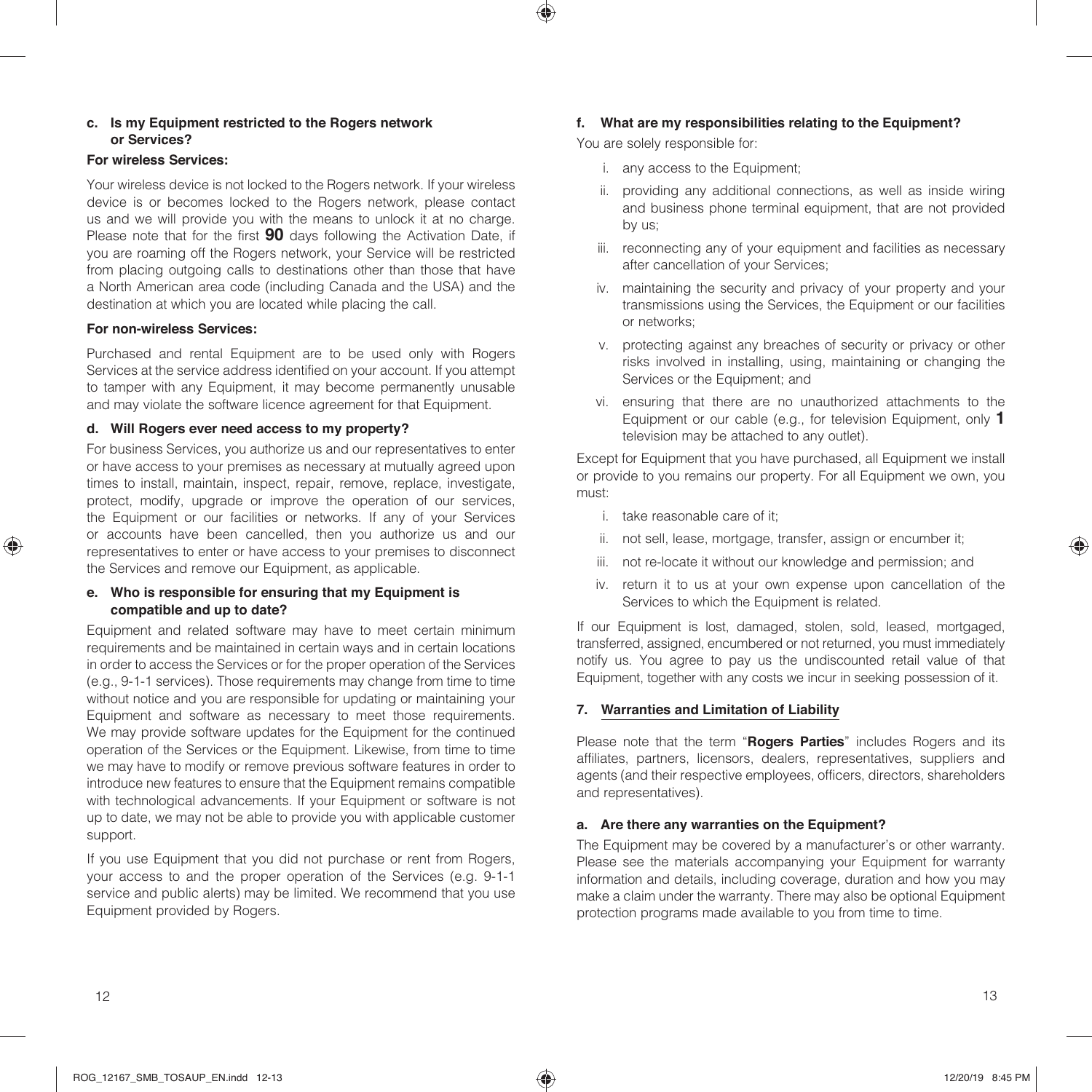#### **b. Are there any warranties on the Services?**

The Services that Rogers provides may be impacted by factors beyond Rogers' reasonable control. For this reason, you acknowledge and understand that the Services or access to the Services, including 9-1-1, public alerts or accessibility services, may not function correctly or at all in the following circumstances:

- i. if your Equipment fails, is not configured correctly or does not meet Rogers' requirements;
- ii. if you install certain third party applications on your Equipment;
- iii. in the event of a network outage or power failure;
- iv. if you tamper with or, in some cases, move the Equipment; or
- v. following suspension or cancellation of your Services or account.

To the maximum extent permitted by applicable law:

- i. the Rogers Parties do not guarantee or warrant the performance, availability, coverage, uninterrupted use, security, pricing or operation of the Services, the Equipment or any products, content, applications, software, services, facilities, connections or networks used or provided by us or third parties (collectively, the "**Offering**");
- ii. Rogers may limit the amount of an Offering that you may purchase;
- iii. you bear the entire risk as to the use, access, transmission, availability, reliability, timeliness, quality, security and performance of the Offering;
- iv. the Rogers Parties do not make any express or implied representations, warranties or conditions, including warranties of title or non-infringement, or implied warranties of merchantable quality or fitness for a particular purpose, with regard to the Offering;
- v. all representations, warranties and conditions of any kind, express or implied, are excluded;
- vi. no advice or information, whether oral or written, that you obtain from the Rogers Parties creates any term, condition, representation or warranty not expressly stated in an Agreement.

#### **c. How does Rogers limit its liability?**

Unless otherwise specifically set out in an Agreement, to the maximum extent permitted by applicable law, and **except in respect of Québec Small Businesses\* for damages resulting from a Rogers Party's own act**, the Rogers Parties will not be liable to you or to any third party for:

i. **Not applicable to Québec Small Businesses\*:** any direct, indirect, special, consequential, incidental, economic or punitive damages (including loss of profit or revenue; financial loss; loss of business opportunities; loss, destruction or alteration of data, files or software; breach of privacy or security; property damage; personal injury; death; or any other foreseeable or unforeseeable loss, however caused) resulting or relating directly or indirectly from or relating to the Offering or any advertisements, promotions or statements relating to any of the foregoing, even if we were negligent or were advised of the possibility of such damages;

- ii. **Applicable only to Québec Small Businesses\*:** any damages (including loss of profit or revenue; financial loss; loss of business opportunities; loss, destruction or alteration of data, files or software; breach of privacy or security; or property damage) resulting or relating directly or indirectly from or relating to the Offering;
- iii. any Offering provided to you or accessible by you through the Services, any charges incurred in connection with such Offering or anything that is or can be done with such Offering even if you are billed for such Offering;
- iv. the performance, availability, reliability, timeliness, quality, coverage, uninterrupted use, security, pricing or operation of the Offering;
- v. any error, inclusion or omission relating to any telephone listings or directories;
- vi. the denial, restriction, blocking, disruption or inaccessibility of any Services, including 9-1-1, public alerts or accessibility services, Equipment or identifiers (including phone numbers);
- vii. any lost, stolen, damaged or expired Equipment, identifiers, passwords, codes, benefits, discounts, rebates or credits;
- viii. any error, omission or delay in connection with the transfer of phone numbers to or from another telecommunications service provider, or any limitation connected to that transfer or that telecommunications service provider;
- ix. any acts or omissions of a telecommunications carrier whose facilities are used to establish connections to points that we do not serve;
- x. errors or omissions in relation to directory listings including your requests to add, change or remove your listing(s); or
- xi. any claims or damages resulting directly or indirectly from any claim that the use, intended use or combination of the Offering or any material transmitted through the Services infringes the intellectual property, industrial, contractual, privacy or other rights of a third party.

**Not applicable to Québec Small Businesses\*:** These limits are in addition to any other limits on the Rogers Parties' liability set out elsewhere in an Agreement and apply to any act or omission of the Rogers Parties, whether or not the act or omission would otherwise be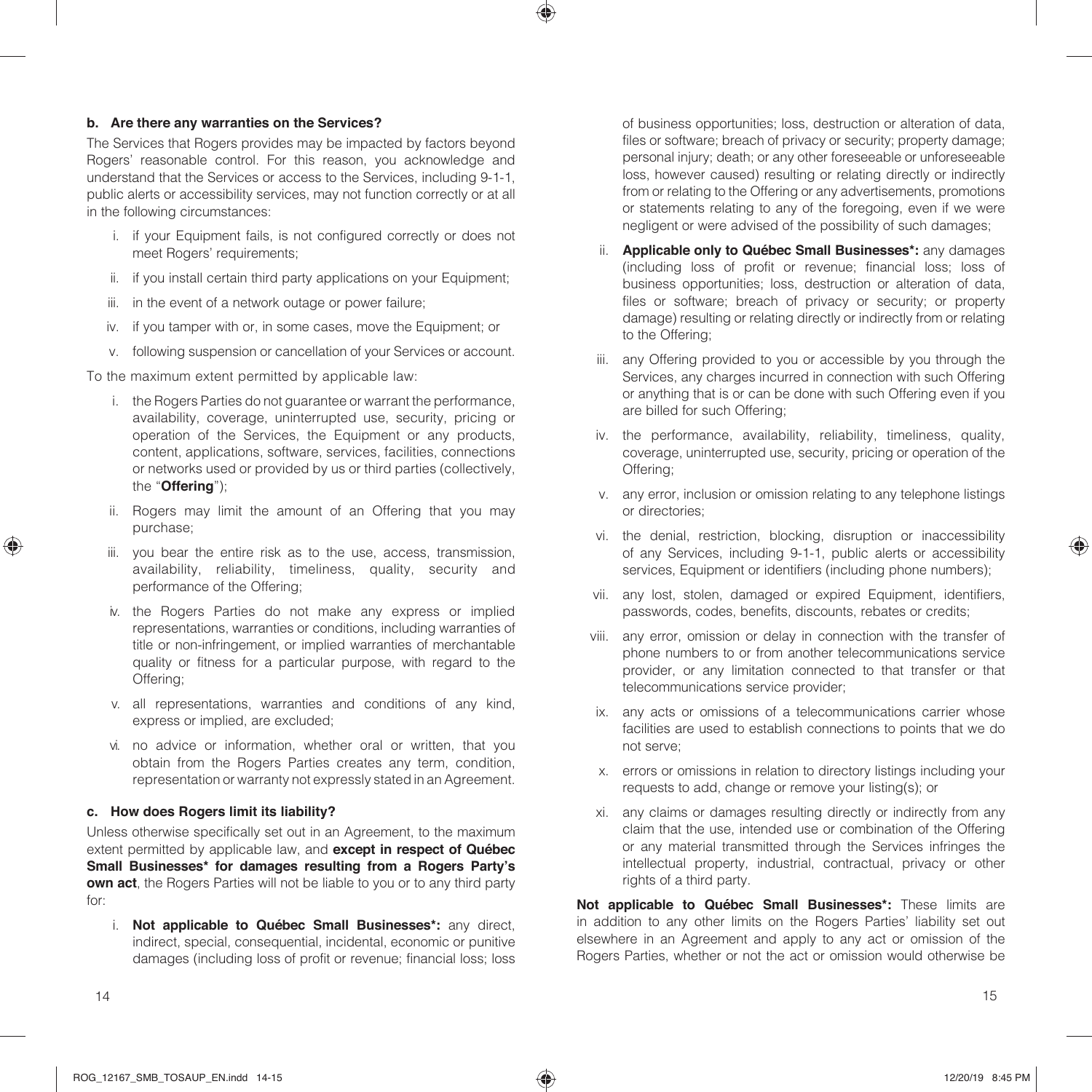a cause of action in contract, tort or pursuant to any statute or other doctrine of law.

### **d. Are there any additional limitations of liability that apply, including in relation to 9-1-1 emergency services?**

#### **For wireless Services:**

We are not liable for:

- i. libel, slander, defamation or the infringement of copyright arising from material or messages transmitted over our network from your property or premises or recorded by your equipment or our equipment;
- ii. damages arising out of your act, default, neglect or omission in the use or operation of equipment that we provide:
- iii. damages arising out of the transmission of material or messages over our network on your behalf, which is in any way unlawful; or
- iv. any act, omission or negligence of other companies or telecommunications systems when their facilities are used in establishing connections to or from your facilities and equipment. Except in cases where negligence on our part results in physical injury, death or damage to your property or premises, our liability for negligence related to the provision of 9-1-1 emergency services on a mandatory basis is limited to the greater of **\$20** and **3** times the amount, if any, you would otherwise be entitled to receive as a refund for the provision of defective Service under an Agreement. However, our liability is not limited by this Section in cases of deliberate fault, gross negligence or anticompetitive conduct on our part or in cases of breach of contract where the breach results from our gross negligence.

#### **For business phone Services:**

In order for 9-1-1 emergency services to function properly with business phone Services, you must use the adapter which forms part of the Equipment we have provided you ("**Adaptor**") and other Equipment at your service address. We will not be liable to you or to any third party for your failure to comply with this requirement. The business phone Services may not function correctly, or at all, in the following circumstances:

- i. if your Adaptor or other Equipment fails or is not configured correctly;
- ii. in the event of a cable network outage or power failure;
- iii. if you tamper with or move your Adaptor or other Equipment to a location other than your service address; or
- iv. following suspension or cancellation of your Services or account.

We will not be liable to you or to any third party for any inability to use the business phone Services or to obtain access to 9-1-1 emergency services as a result of the limitations described in this Section.

#### **e. Are there any circumstances under which I would have to compensate Rogers?**

You will indemnify and hold harmless the Rogers Parties from and against any claims, losses, damages, costs and expenses (including, without limitation, reasonable legal fees and other litigation expenses) incurred by the Rogers Parties relating to your violation, alleged violation or misappropriation of any intellectual property, industrial, contractual, privacy or other rights of a third party or any alleged libel or slander by a third party against you.

#### **8. General**

#### **a. How can I resolve a complaint or dispute with Rogers?**

If you have a concern that was not resolved, then we invite you to submit a Share a Concern form (located at **rogers.com/small-business/contact-us**). If you're not satisfied with the resolution by one of our management team members, then you also have the option to speak to our Office of the President or even directly with the Ombudsman office.

**To the extent permitted by applicable law,** unless we agree otherwise, any claim or dispute, whether in contract or tort, under statute or regulation, or otherwise, and whether pre-existing, present or future, arising out of or relating to the following items will be determined on an individual basis by final and binding arbitration to the exclusion of the courts:

- i. an Agreement;
- ii. the Services or Equipment;
- iii. oral or written statements, advertisements or promotions relating to an Agreement, the Services or Equipment; or
- iv. the relationships that result from an Agreement.

Arbitration will be conducted in the province in which your small business head office is located, on a simplified and expedited basis by **1** arbitrator under the current laws and rules relating to commercial arbitration in the province or jurisdiction in which you reside on the date of the notice. Arbitration will be conducted only on an individual basis and not in a class or representative action or as a member in a class, consolidated or representative action. You and Rogers will each pay half of all reasonable costs associated with that arbitration. Any arbitration will be conducted in accordance with our Arbitration Protocol, which is available at **rogers.com/terms**.

#### **b. What happens if part of an Agreement becomes unenforceable or doesn't apply?**

If any portion of an Agreement is unenforceable, the remaining provisions continue in full force. Our failure to enforce strict performance of any provision of an Agreement does not mean we have waived any provision or right. Neither the course of conduct between us nor trade practice modifies any provision of an Agreement.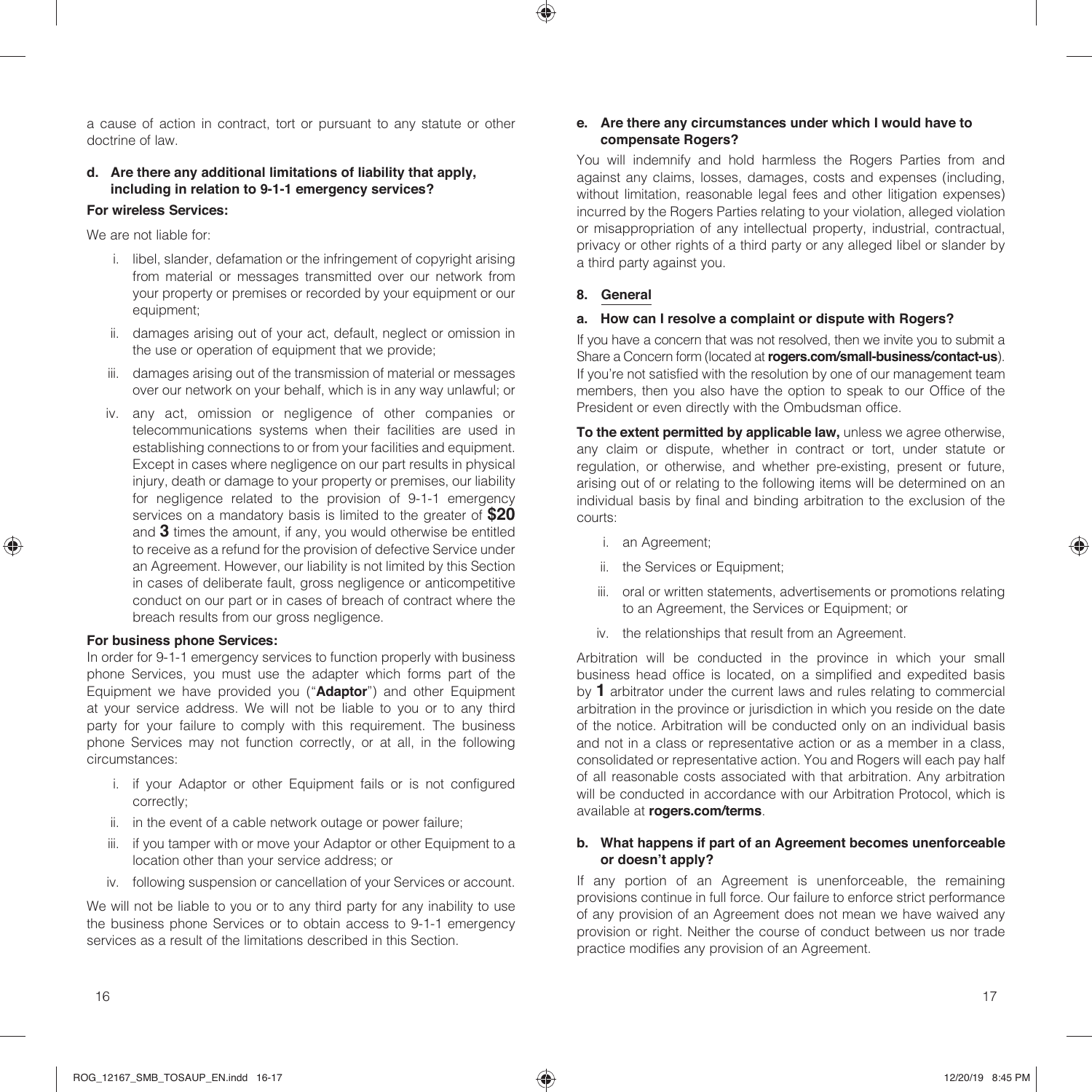#### **c. What if I would prefer to have a copy of these Terms in French?**

These Terms have been drawn up in the English language at the express request of the parties. Les présentes modalités ont été rédigées en anglais à la demande expresse des parties. If you would like a copy of these Terms in French, please visit **rogers.com/modalités,** or request a copy in store.

#### **d. What laws apply to these Terms and the rest of my Agreement?**

Each Agreement is governed by any applicable laws of Canada and by the laws of the province in which your billing address is located and you submit to the jurisdiction of the courts of that province. However, if your billing address is outside of Canada, that Agreement is governed by the laws of the province of Ontario and you submit to the jurisdiction of the courts of Ontario. **Rights and remedies may vary by province.**

#### **e. How can I contact Rogers?**

To contact us:

- i. visit a Rogers store;
- ii. call 1-866-727-2141 or, from your Rogers wireless phone, call \*611 (it's a free call);
- iii. go online at **rogers.com/small-business/contact-us** to use our live chat or for more options; or
- iv. write to Rogers Business Care e-Service, 8200 Dixie Road, Brampton, ON L6T 0C1.

Any notice of a claim must be given to the Rogers Legal Department, 333 Bloor Street East, Toronto, ON M4W 1G9 and will be deemed to have been given on the date on which it was sent by the party giving the notice.

#### **\* "Québec Small Businesses" means small businesses with a head office in Québec.**

01/19

# **ROGERS BUSINESS ACCEPTABLE USE POLICY**

**Important Note: Rogers Communications Canada Inc. and its affiliates (Rogers) may revise this Acceptable Use Policy (AUP) from time to time without notice by posting a new version at rogers.com/terms.**  Accordingly, customers should consult this document regularly to ensure that their activities conform to the most recent version. Please direct any questions or comments regarding this AUP and complaints of violations of this AUP by customers to **abuse@rogers.com.** Except where otherwise indicated, **you**  and **your** means the Rogers customer of record, whether an individual or legal entity, and every person who uses the Services through the customer of records account.

### **Introduction**

When using our services, the Equipment, our facilities or networks and any products, content, applications or services in conjunction with the Services or Equipment, you must comply with all applicable laws, and our policies, rules and limits including this AUP. This AUP supplements and is incorporated into the Rogers Terms of Service (the Terms), which accompanies this AUP. It is also available at rogers.com/terms. Unless otherwise defined in this AUP, defined terms have the meanings given to them in the Terms. **IF YOU DO NOT AGREE TO BE BOUND BY THE TERMS AND THIS AUP, AS AMENDED FROM TIME TO TIME, YOU SHOULD IMMEDIATELY STOP USING THE SERVICES AND NOTIFY ROGERS THAT YOU ARE TERMINATING THE SERVICES.**

#### **Prohibited Activities**

Without limitation, you may not use (or allow anyone else to use) our Services to:

- i. use, possess, post, upload, transmit, disseminate or otherwise make available content that is unlawful or violates the copyright or other intellectual property rights of others (as described in more detail below);
- ii. participate in any illegal soliciting or gaming schemes;
- iii. attempt to use the Services in such a manner so as to avoid incurring charges for usage;
- iv. participate in any fraudulent activities, including impersonating any person or entity or forging anyone else's digital or manual signature. You assume all risks regarding the determination of whether material is in the public domain;
- v. access the Internet via the Services using Internet Protocol (IP) addresses other than the IP address(es) assigned to you by us;
- vi. invade another person's privacy, collect or store personal data about other users, or stalk or harass another person or entity;
- vii. access any computer, software, data or any confidential,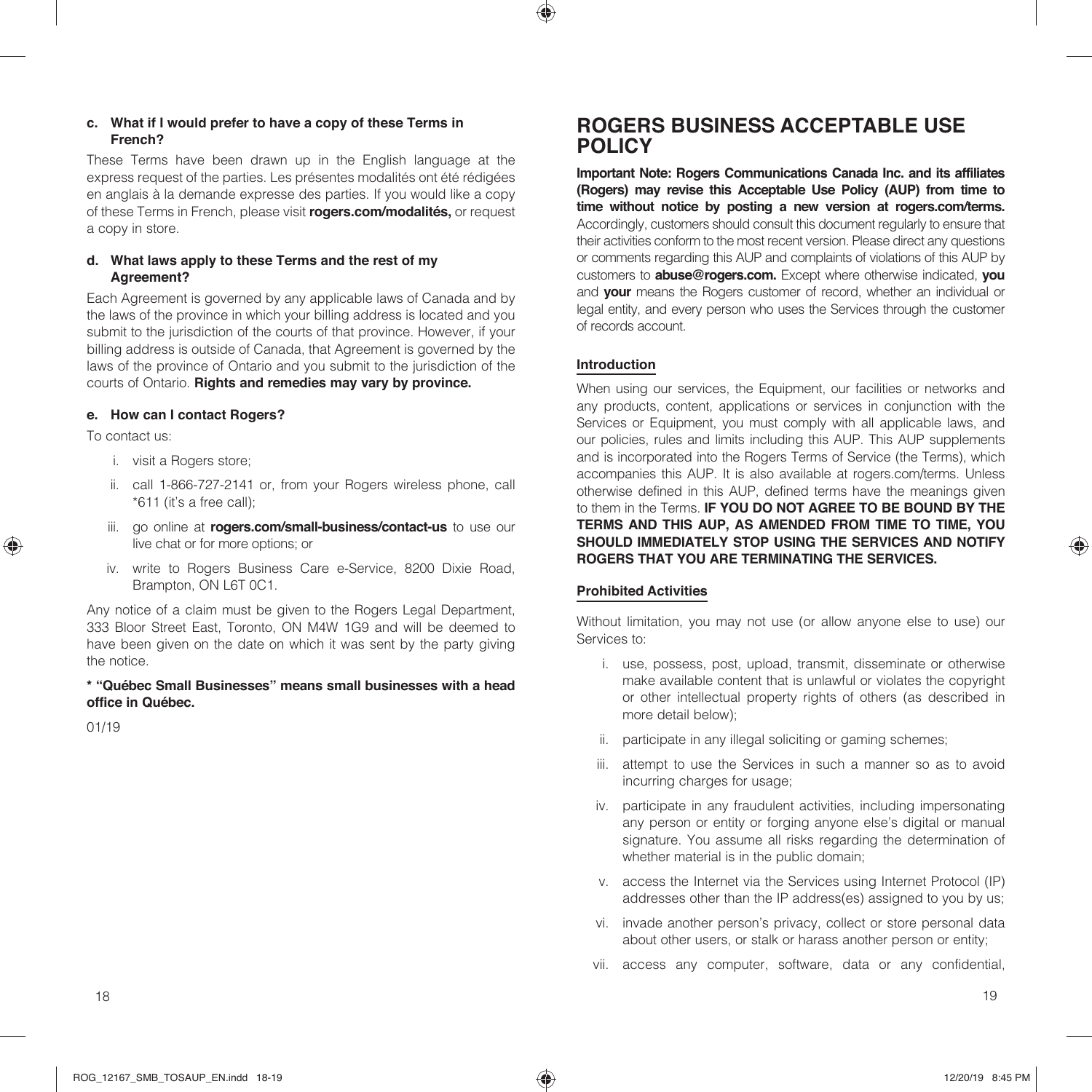copyright-protected or patent-protected material of any other person, without the knowledge and consent of that person, or use any tools designed to facilitate access, such as packet sniffers;

- viii. upload, post, publish, deface, modify, transmit, reproduce, distribute in any way or otherwise make available information, software or other material protected by copyright or other proprietary or contractual right (such as a non-disclosure agreement) or related derivative works, without obtaining permission of the copyright owner or right holder;
- ix. copy, distribute, sub-license or otherwise make available any software or content we provide or make available to you or which you obtain through the Services, except as authorized by us;
- x. alter, reproduce, or tamper with the Services or any function, component or identifier of your Equipment, such as the Electronic Serial Number (ESN) or the International Mobile Equipment Identity (IMEI) that is not meant to be altered, reproduced or tampered with;
- xi. restrict, inhibit or interfere with the ability of any person to access, use or enjoy the Internet, the Services or any Equipment used to connect to the Services, or create an unusually large burden on our networks, including, without limitation, posting, uploading, transmitting or otherwise making available information or software containing a virus, lock, key, bomb, worm, Trojan horse or other harmful, limiting, destructive or debilitating feature, distributing mass or unsolicited e-mail (spam) or other messages, or otherwise generating levels of traffic sufficient to impede others ability to send or retrieve information, or to use the Services in an abusive manner in connection with any unlimited packages, options or promotions;
- xii. disrupt any backbone network nodes or network service, or otherwise restrict, inhibit, disrupt or impede our ability to monitor or deliver the Services, any transmissions or data;
- xiii. interfere with computer networking or telecommunications service to or from any Internet user, host, provider or network, including, without limitation, denying service attacks, overloading a service, improperly seizing or abusing operator privileges (hacking), or attempting to crash a host;
- xiv. impersonate any person or entity, including, without limitation, a Rogers official, forum leader, guide or host, or falsely state or otherwise misrepresent your affiliation with a person or entity;
- xv. forge headers or otherwise manipulate identifiers in order to disguise the origin of any content transmitted through the Services;
- xvi. port scan a person's computer or wireless device without that persons consent, or use any tools designed to facilitate these scans;

#### **Not applicable to Small Business Customers:**

- xvii. use, reproduce, distribute, sell, resell or otherwise exploit the Services or content we provide or which you obtain through the Services for any commercial purposes;
- xviii. use the Services for anything other than your own personal purposes (such as reselling the Services, providing Internet access or any other feature of the Services to any third party) or share or transfer your Services without our express consent;
- xix. operate a server in connection with the Services, including, without limitation, mail, news, file, gopher, telnet, chat, Web, or host configuration servers, multimedia streamers or multi-user interactive forums;

#### **Applicable only to Small Business Customers:**

xx. use the Services for anything other than for your small business (such as reproduce, distribute, sell, resell, transfer or otherwise share the Services or content we provide or which you obtain through the Services) without our express consent.

#### **Unlawful or Inappropriate Content**

Any Rogers Party reserves the right to move, remove or refuse to post any content, in whole or in part, that it, in its sole discretion, decide are unacceptable, undesirable or in violation of the Terms or this AUP. This includes, without limitation:

- i. obscene, profane, pornographic content;
- ii. defamatory, fraudulent or deceptive statements;
- iii. threatening, intimidating, abusive or harassing statements;
- iv. content that violates the privacy rights or intellectual property rights of others;
- v. content that unlawfully promotes or incites hatred;
- vi. content that is otherwise offensive or objectionable; or
- vii. any transmissions constituting or encouraging conduct that would constitute a criminal offence, give rise to civil liability or otherwise violate any municipal, provincial, federal or international law, order or regulation.

For purposes of this AUP, content refers to all forms of communications including, without limitation, text, graphics (including photographs, illustrations, images, drawings, logos), executable programs, audiovisual recordings, and audio recordings.

#### **Security**

As set out above, you are responsible for any misuse of the Services, by you or by any other person with access to the Services through your Equipment or your account. Therefore, you must take steps to ensure that others do not gain unauthorized access to the Services through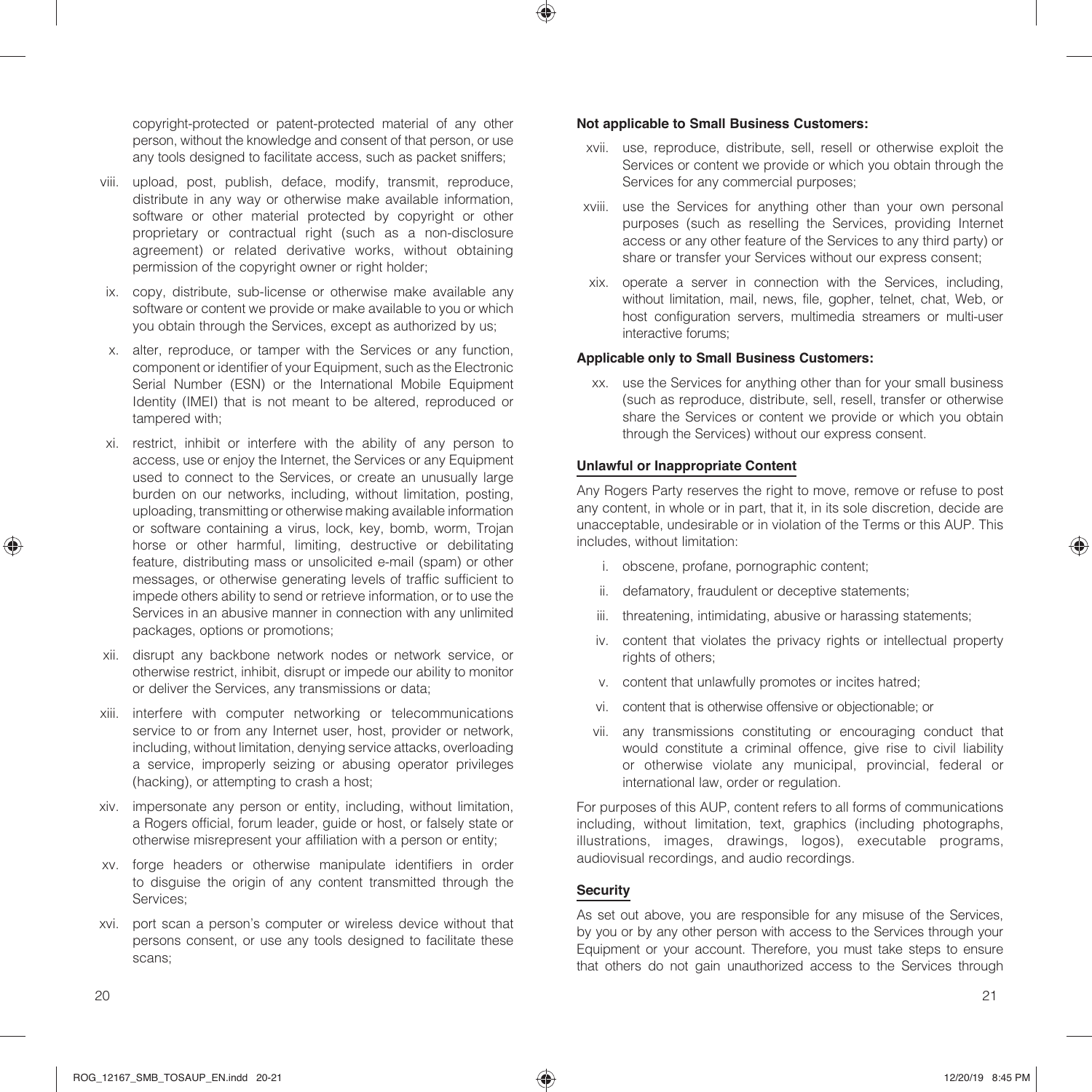any means, including, without limitation, wireless networking and wired networking. The Services may not be used to breach the security of another user or to attempt to gain access to any other person's equipment, software or data, without the knowledge and consent of such person. Additionally, the Services may not be used in any attempt to circumvent the user authentication or security of any host, network, or account, including, without limitation, accessing data not intended for you, logging into or making use of a server or account you are not expressly authorized to access, or probing the security of other networks. Use or distribution of tools designed for compromising security, such as password guessing programs, cracking tools, packet sniffers or network probing tools, is prohibited. You may not disrupt the Services. The Services also may not be used to interfere with computer networking or telecommunications services to any user, host or network, including, without limitation, denial of service attacks, flooding of a network, overloading a service, improper seizing and abuse of operator privileges and attempts to crash a host. The transmission or dissemination of any information or software that contains a virus or other harmful feature is also prohibited. You are solely responsible for the security of any device you choose to connect to the Services, including any data stored on that device. In particular, Rogers recommends against enabling file or printer sharing of any sort. Rogers recommends that any files or services you do choose to make available for remote access be protected with a strong password or as otherwise appropriate. You agree to treat as confidential all access codes, personal identification numbers and/or other passwords that we may provide to you for use with the Services.

#### **Unsolicited Communications**

As set out above, the Services may not be used to send unsolicited, bulk or commercial messages or for any other unsolicited communications. This includes, without limitation, using automatic dialing and announcing devices to or otherwise make unsolicited voice or facsimile calls and bulk mailing of commercial advertising, informational announcements, charity requests, petitions for signatures and political or religious messages. Such communications may only be directed to those who have explicitly requested it. The Services may not be used to send messages to any individual who has indicated that he/she does not wish to receive messages from you. The Services may not be used to collect responses from unsolicited e-mail messages sent from accounts on other Internet hosts or e-mail services that violate this AUP or the acceptable use policy of any other Internet service provider. Moreover, unsolicited e-mail messages may not direct the recipient to any web site or other resource that uses the Services. Forging, altering or removing e-mail headers is prohibited. You may not reference any Rogers network (for example, by including Organization: Rogers in the header or by listing an IP address that belongs to a Rogers network) in any unsolicited e-mail even if that e-mail is not sent through a Rogers network. Mail bombing is prohibited. That is, you may not send numerous copies of the same or substantially similar messages, nor may you send very large messages or files to a recipient with the intent to disrupt a server or account. The propagation of chain letters is

similarly prohibited, whether or not the recipient wishes to receive such mailings. Rogers is not responsible for the forwarding of e-mail sent to any account that has been suspended or terminated. Such e-mail will be returned to sender, ignored, deleted, or stored temporarily, at Rogers' sole discretion.

#### **User-Generated Content Services**

**"User-Generated Content Services"** or **"UGC Services"** refers to any services that allow an end user to post, upload or generate content online to be shared with a limited or unlimited number of recipients and may include, without limitation: news groups, online forums, message boards, chat programs, wikis, photo sharing services, customer review sites, video sharing services, blogs and web hosting.

Any User-Generated Content Services accessed through the Services must be used in accordance with the following:

- i. you must comply with the UGC Services written charter, policies or FAQs;
- ii. you may only post advertisements, solicitations, or other commercial messages in the UGC Service if that services charter, policies or FAQs explicitly permit them;
- iii. you are responsible for determining the policies of the UGC Service before using it;
- iv. you must adhere to daily volume, file size and format restrictions of any UGC Service;
- v. unless otherwise specified in the UGC Services charter, policies or FAQs, you must not forge, alter or remove any information from the UGC Service;
- vi. the Rogers Parties have no obligation to monitor the content of any UGC Service and the Rogers Parties are not liable for any claims, losses, actions, proceedings, suits, liabilities, damages, settlements, penalties, fines, costs and expenses arising out of or relating to the content of any such service;
- vii. you must not use the UGC Service to perform flooding, which refers to deliberately repeating actions in quick succession in order to fill the screens of other Internet users with text or other content;
- viii. any computer or other device connected through the Services may not maintain more than two simultaneous chat connections including, without limitation, the use of automated programs, such as bots or clones. Automated programs may not be used when the account holder is not physically present at the device;
- ix. you must not use the Services to send messages that disrupt another Internet users equipment, software, hardware or user display; and
- x. you must not forge, alter or obscure your identity (other than using a nickname) while participating in the UGC Service.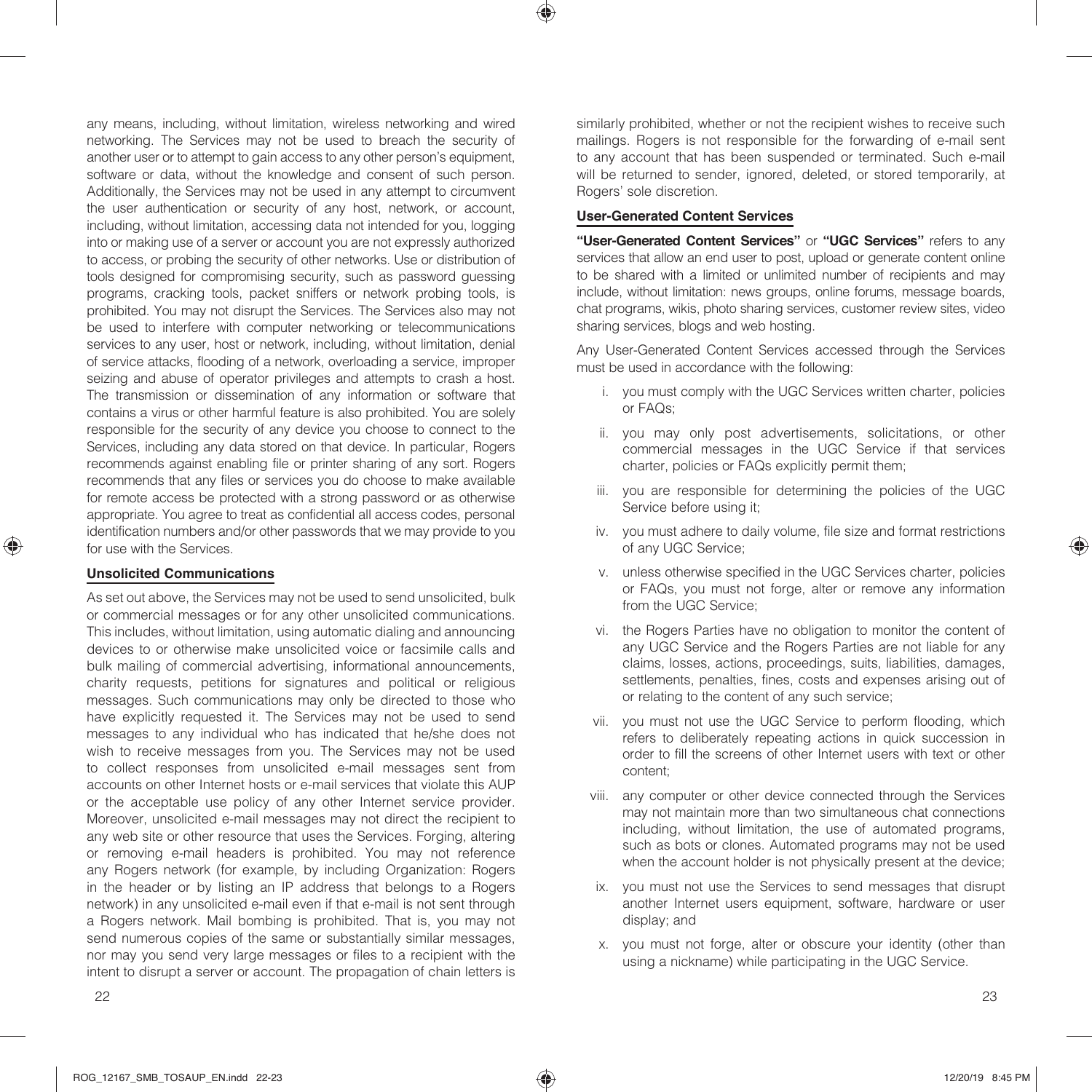#### **Bandwidth, Data Storage and Other Limitations**

You must comply with the then current bandwidth, data storage and other limitations on your applicable Services. You must also ensure that your activity does not improperly restrict, inhibit, or degrade any other subscribers' use of the Services, nor represent (in the sole judgment of Rogers) an unusually large burden on our networks. In addition, you must ensure that your activity does not improperly restrict, inhibit, disrupt, degrade or impede Rogers' ability to deliver the Services, and monitor and investigate the Services, backbone, network nodes, and/ or other network services or components. You may not resell, share, or otherwise distribute the Services or any portion thereof to any third party without the written consent of Rogers. For example, you cannot provide Internet access to others through a dial up connection, host shell accounts over the Internet, provide e-mail or news service, or send a news feed.

Your use of the Services may be subject to a usage limit, as set out in your Service Agreement. If you exceed that limit, you may be subject to additional usage charges.

**Not applicable to Small Business Customers:** The Services are consumer products designed for personal access to and use of the Internet. For example, the Services do not provide the type of security, upstream performance and total downstream throughput capability typically associated with commercial use. You may not run a server in connection with the Services. You may not provide network services to others via the Services. In addition, you are prohibited from running servers for mail, http, ftp, irc, and dhcp, and multi-user interactive forums.

#### **Network Management**

We reserve the right to manage our networks in order to optimize their efficiency for the benefit of our subscribers, including, without limitation, by way of the following: rate limiting (speed), rejection or removal of spam or otherwise unsolicited bulk e-mail, anti-virus mechanisms, and protocol filtering. We may take any other action we deem appropriate in order to help ensure the integrity of the network experience for all subscribers. For details on our network management practices, visit **rogers.com/networkpolicy**.

#### **Violation of this Acceptable Use Policy**

As set out in the Terms, we have the right, but not the obligation, to monitor or investigate any content that is transmitted using the Services (other than voice Services) or the Equipment; and to access or preserve content or information in accordance with the Terms. We prefer to advise subscribers of inappropriate behavior and any necessary corrective action. However, if the Services are used in a way that we, in our sole discretion, believe violates this AUP, any of the Rogers Parties may take any responsive actions they deem appropriate. Such actions may include, without limitation, temporary or permanent removal of content, cancellation of news group posts, filtering of Internet transmissions, and/or the immediate suspension or termination of all or any portion of the Services or your account. The Rogers Parties will have

no liability for any such responsive actions. The above described actions are not exclusive remedies and the Rogers Parties may take any other legal or technical action deemed appropriate. Upon termination of an account, any of the Rogers Parties are authorized to delete any files, programs, data and e-mail messages associated with such account. The failure to enforce this AUP, for whatever reason, shall not be construed as a waiver of any right to do so at any time. If any portion of this AUP is held invalid or unenforceable, that portion will be construed consistent with applicable law as nearly as possible, and the remaining portions will remain in full force and effect. This AUP shall be exclusively governed by, and construed in accordance with the governing law provision set out in the Terms.

#### **Complaints**

Please direct any complaints of violations of this AUP to **abuse@rogers.com** or contact us at 1-888-ROGERS1. Questions or complaints, concerning third party content should be addressed to the applicable content provider.

12/17

# **ROGERS PRIVACY POLICY**

At Rogers, we are committed to protecting the privacy of the personal information of our customers and users of our digital properties. We take all reasonable steps to ensure that this information is safe and secure, including putting in place rigorous policies and procedures to fully comply with all Canadian privacy laws and regulations.

This Policy covers the following information:

- Scope and application;
- How we obtain your consent to collect, use and disclose your personal information;
- How and why we collect, use and disclose your personal information;
- Details on where your information is stored, secured and how long it is kept for;
- How to access your personal information that we hold; and
- Who to contact for queries about your privacy.

# **Scope & Application of this Policy**

**Who does this policy apply to?** All customers and users of the products, services, websites, apps, and other digital services offered by Rogers and other members and affiliates of the Rogers Communications Inc. organization. These include our wireless services (Rogers, Fido, Chatr, Cityfone and its branded entities), Rogers Media brands, our Connected Home services (TV, Internet, Home Phone and Smart Home Monitoring), and Rogers for Business.

In some instances, our products and services or those offered by a thirdparty service provider to our customers or users have their own specific privacy policies.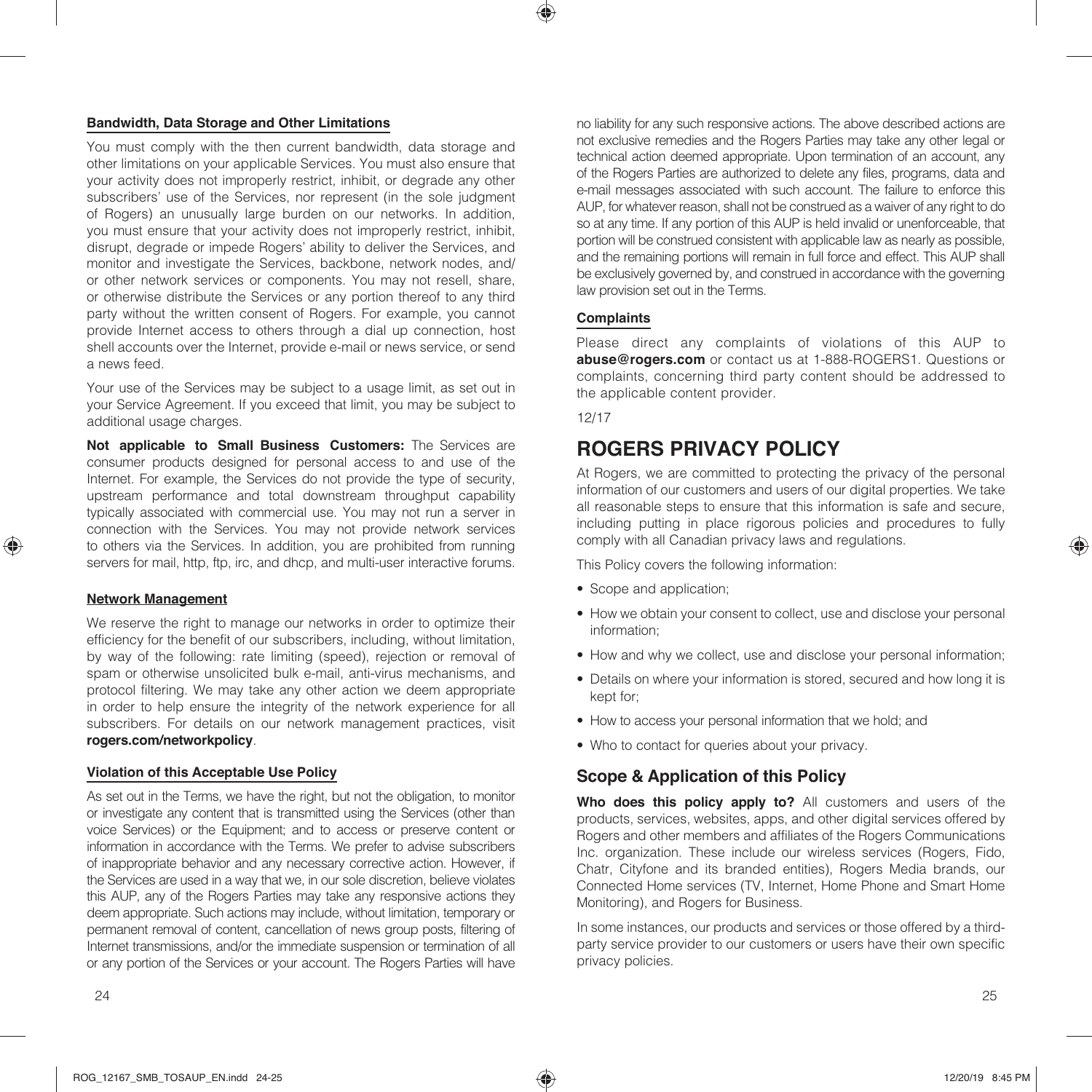**Who does this policy not apply to?** This policy does not apply to those who are interacting with the Toronto Blue Jays or customers of Rogers Bank.

**What information does this Privacy Policy apply to?** This policy applies to all personal information that we collect, use, or disclose about our customers and users of our digital platforms.

This includes your name, address, email, how you pay for your services, how you use our products including our websites, network use, and information gathered from third parties, such as credit bureaus. It also includes IP addresses, URLs, data transmission information, as well as the time you spend on websites, what advertisements you follow, and your time on and use of our apps.

**What information does this policy not apply to?** Any information that we de-identify, aggregate or anonymize to identify trends, manage our business, develop statistical information, understand how we are performing, or develop relevant products, services or offers.

Such information may also be shared with third parties for other analytical purposes but will not personally identify any individual.

# **Consent**

#### **How does Rogers obtain consent?**

Your consent to the collection, use, or disclosure of personal information may be implied or express, through written, oral, electronic or any other method.

For example, when you provide us your address, it is implied that it is used for billing purposes and service provisioning. However, if we are dealing with more sensitive information, such a performing a credit check, we will seek your express consent. We will also obtain your express consent for marketing purposes.

#### **Withdrawing Consent**

The choice to provide Rogers with your consent is always yours, however, your decision to withhold such consent may limit our ability to provide you with certain products, services, or offers.

## **How & Why We Collect Personal Information**

### **How does Rogers collect my personal information?**

We primarily collect information about you, from you. We do this when you sign-up for new products or services, when you make changes to your account, when you get in touch with us by phone, email or chat, when you visit one of our stores, websites or apps, when you fill out a survey or enter a competition, when you participate in our online forums, or when using our networks. Your information may be collected in the following ways:

• *Automatically:* When you use a product or service that we supply to you.

- *From technology used at our retail stores or other company premises:* When you visit a store, we may collect your information via a range of methods, including point of sale tools, or video.
- *From other sources:* In certain circumstances we may need to collect information about you from other sources, such as credit agencies, but we will endeavor to obtain your consent to do so.
- *From our digital channels like our websites and mobile apps:* When you interact with us via digital channels we will collect your personal information in different ways such as through use of cookies or web beacons.

### **Why does Rogers collect my personal information?**

Rogers collects personal information for many different reasons in order to provide you with the products and services we offer, including but not limited to the following:

- To deliver you the products and services you have purchased from us, and to bill you and collect payment for those products and services.
- To understand your needs and offer you products and services from members of the Rogers Communications Inc. organization including Rogers, Rogers Bank and our agents, dealers and related companies, or trusted third parties that may be of interest to you.
- To provide tailored service to you. For example, we may use account information about you to improve your interactions with us or provide a positive and personalized customer experience.
- To provide geo-location services that will send you offers and promotions from carefully chosen third parties based on your current and historical personal location information.
- To perform analytics, administer surveys, or request feedback to improve and manage our relationship with you.
- To ensure the Rogers networks are functioning and protect the integrity of our networks.
- To confirm or authenticate your identity and ensure your information is correct and up-to-date.
- To ensure compliance with our Terms of Service and Acceptable Use Policy.
- To comply with legal obligations and regulatory requirements.

We may collect information to manage credit and business risks, collect an outstanding debt, detect, prevent, manage, and investigate fraud or other unauthorized or illegal activity. This may require us obtain information from credit agencies or members or affiliates of the Rogers Communications Inc. organization, such as Rogers Bank.

Your information may also be collected to evaluate eligibility for other Rogers' products and services, and to assist members or affiliates of the Rogers Communications Inc. organization, to assess your eligibility for their products or services.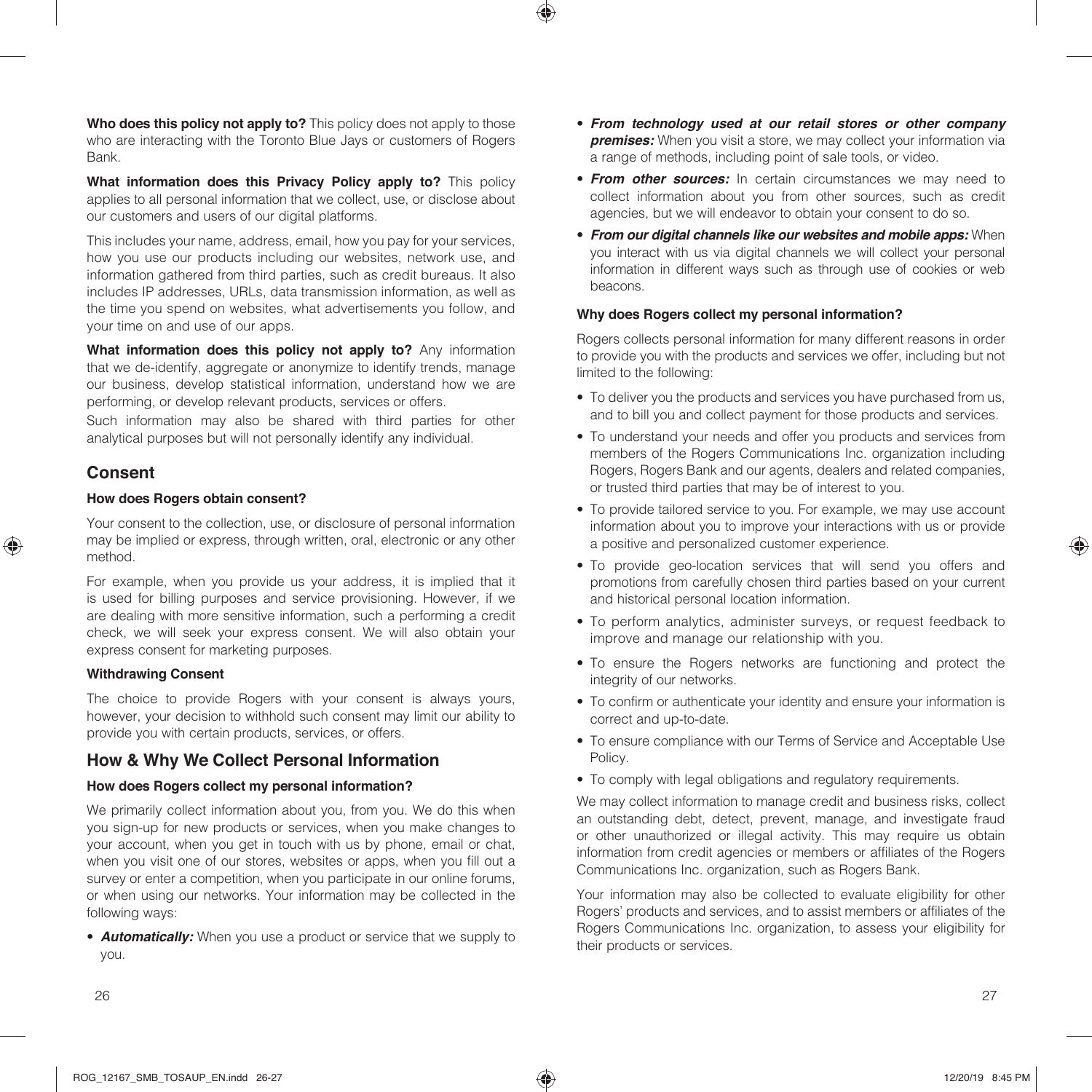From time-to-time, information may also be collected for other purposes, or as permitted or required by law. We will always identify any additional purpose prior to, or at the time, of collection.

# **Disclosure**

#### **When is my personal information disclosed?**

Unless we have your express consent or pursuant to a legal power, we will only disclose your personal information to organizations outside Rogers without your consent in the following limited circumstances:

- To a person who, in our reasonable judgement, is seeking the information as your agent.
- To another telephone company, when the information is required for the provision of home phone service and disclosure is made confidentially.
- To a service provider or other agent retained by us, such as a credit reporting agency, for account management, the collection of past due bills on your account, or to evaluate your creditworthiness.
- To a service provider or third party that is performing administrative functions for us to manage our customer accounts.
- To another organization for fraud prevention, detection or investigation if seeking consent from you would compromise the investigation.
- To a law enforcement agency whenever we have reasonable grounds to believe that you have knowingly supplied us with false or misleading information or are otherwise involved in unlawful activities.
- To a public authority or agent of a public authority if it appears that there is imminent danger to life or property which could be avoided or minimized by disclosure of the information.
- To a public authority or agent of a public authority, for emergency public alerting purposes, if a public authority has determined that there is an imminent or unfolding danger that threatens the life, health or security of an individual and that the danger could be avoided or minimized by disclosure of the information.
- To a third party who may be interested in buying Rogers assets and personal customer information must be shared to assess the business transaction.
- We will disclose information about your credit behaviour to credit reporting agencies or parties collecting outstanding debt.
- Your personal information may also be shared with members or affiliates of the Rogers Communications Inc. organization, such as Rogers Bank.

# **Storage, Security & Retention**

#### **Where will my personal information be stored?**

Personal information about our customers or users of our digital properties may be stored or processed in or outside Canada. The information will be protected with appropriate safeguards, but may be subject to the laws of the jurisdiction where it is held.

#### How will Rogers ensure my personal information is kept safe?

Rogers has rigorous security and safeguard processes and procedures to ensure the information we have about our customers and users of our digital properties remains safe from theft, loss, or unauthorized access.

Rogers Chief Privacy Officer and delegates ensure that Rogers is responsible for all personal information of our customers and users of our digital properties in our possession and control. We ensure that there is a comparable level of protection for information that is processed for us by third parties.

#### How long will Rogers retain my personal information?

Rogers will only retain your personal information for as long as necessary to fulfill the purpose for which it was collected or for sufficient time to allow you access to the information if it was used to make a decision about you or your account. Information that is no longer required by us will be destroyed or de-identified.

### **Access**

#### **How to access your personal information**

You may access or review the information we have about you. You can challenge its accuracy and completeness and request amendments, as appropriate, by contacting us at **privacy@rci.rogers.com** or in writing at Chief Privacy Officer, Rogers Communications Inc., 333 Bloor St. E., Toronto, ON, M4W 1G9.

You can also visit the privacy pages on rogers.com/privacy for more information.

## If you remain concerned about your Privacy after contacting Rogers:

The Office of the Privacy Commissioner of Canada oversees Rogers' personal information handling practices. If your privacy concerns are not addressed to your satisfaction by Rogers, you may contact the Office of the Privacy Commissioner of Canada for further guidance:

- Website: www.priv.gc.ca/en
- By Phone: 1-800-282-1376 or 819-994-5444
- By Fax: 819-994-5424
- By TTY: 819-994-6591
- 

01/20

# **9-1-1 EMERGENCY SERVICE**

Any wireless phone registered on the Rogers wireless network can be used to dial 9-1-1 for assistance in the case of an emergency. 9-1-1 calls are automatically routed to the most appropriate public safety agency. When calling 9-1-1 always provide your name, wireless phone number and the specific location you are calling from. And remember, it's